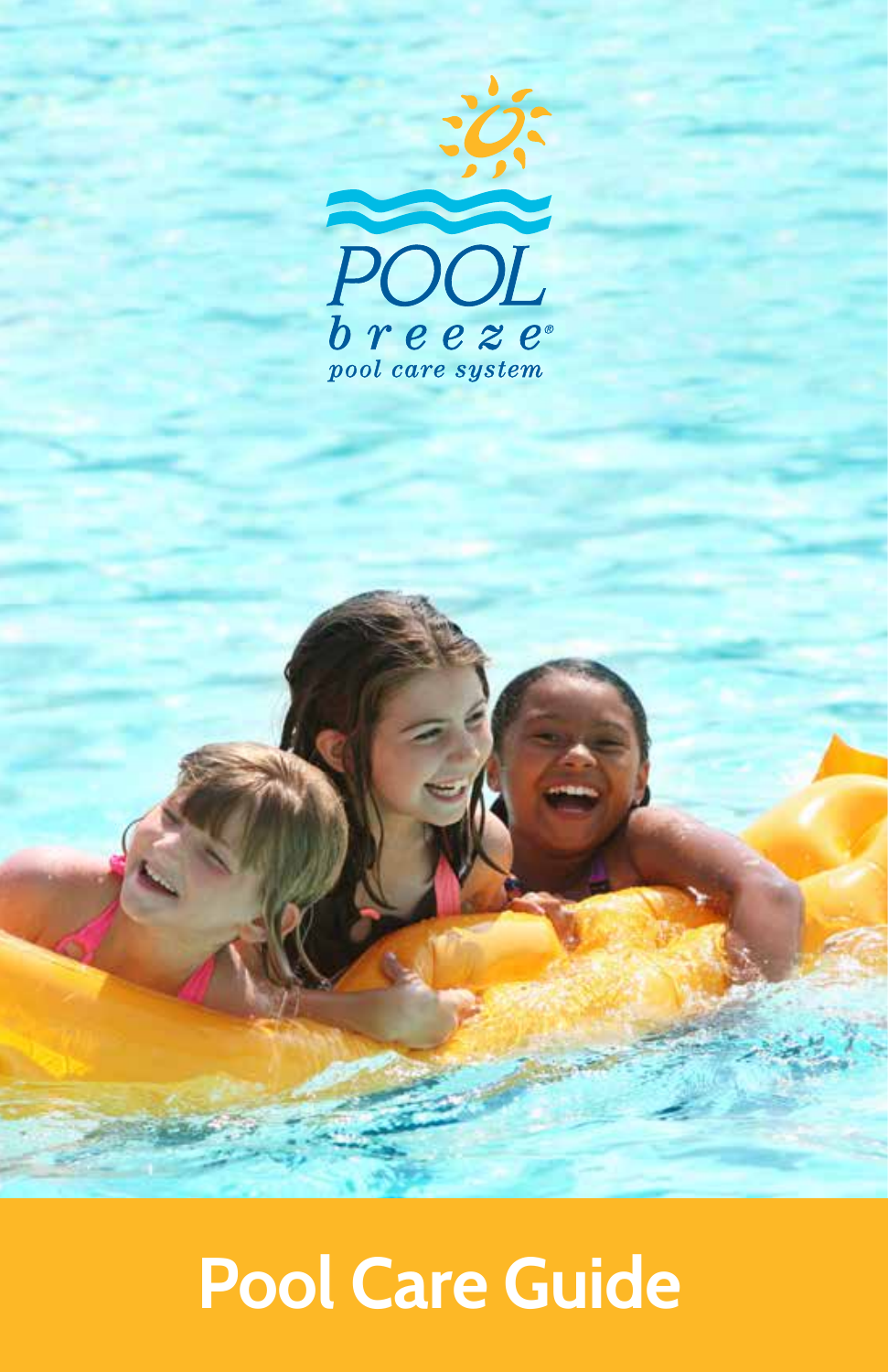# The<br>easy routine easier!

### **TABLE OF CONTENTS**

| <b>Balancing Pool Water</b>           |  |
|---------------------------------------|--|
|                                       |  |
|                                       |  |
|                                       |  |
|                                       |  |
|                                       |  |
|                                       |  |
|                                       |  |
|                                       |  |
|                                       |  |
|                                       |  |
|                                       |  |
|                                       |  |
| <b>New Pool &amp; Spring Start Up</b> |  |
|                                       |  |
|                                       |  |
|                                       |  |
|                                       |  |
|                                       |  |
|                                       |  |
|                                       |  |
|                                       |  |
|                                       |  |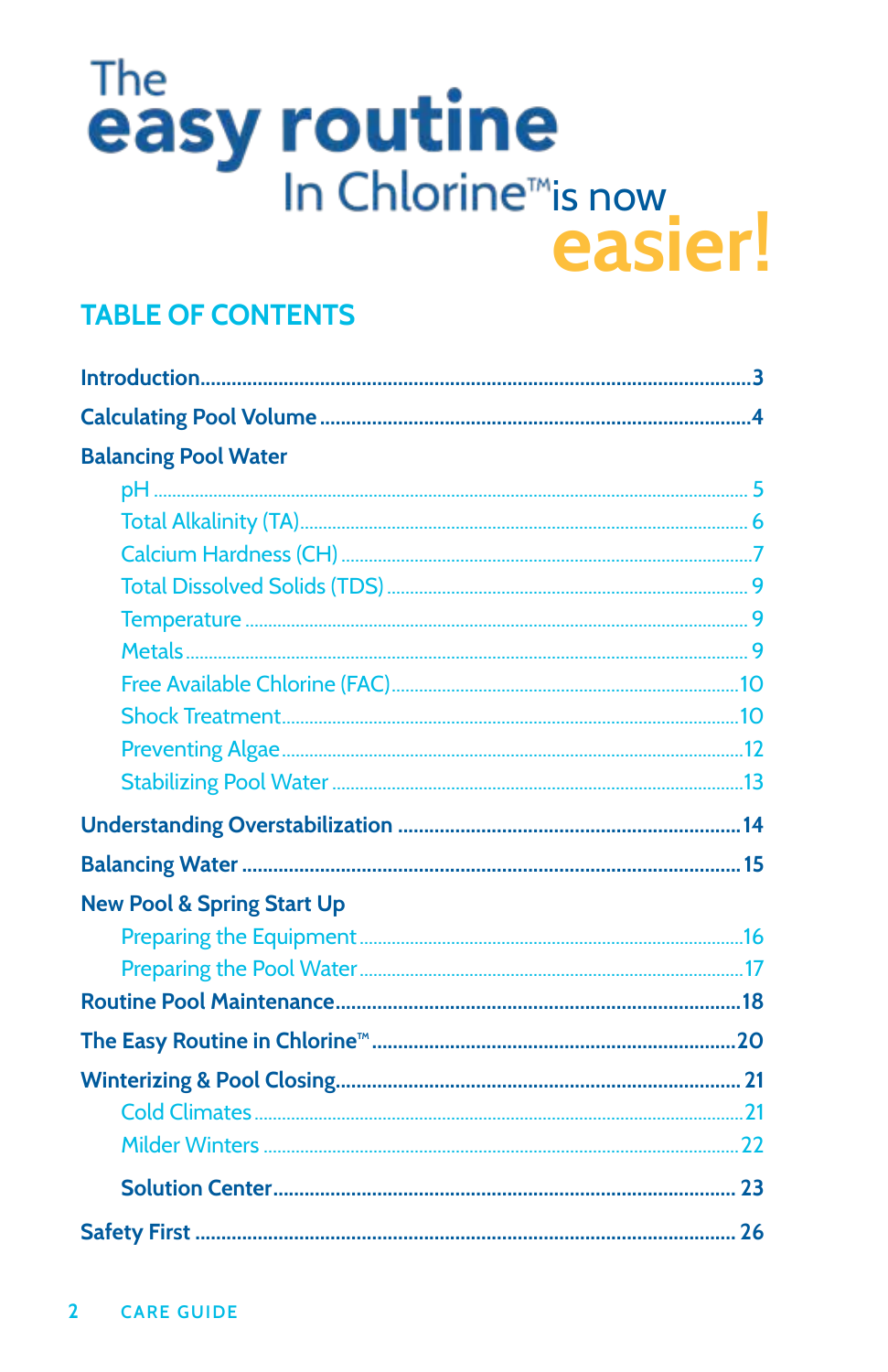## **Introduction**

Pool owners all want the same thing— clean, clear water. Water that begs for someone to break its sparkling surface with a graceful dive or with a tummy-busting belly flop.

We understand the enjoyment you get out of spending a day with your family and friends in and around a sparkling clean pool. That's why we offer a complete line of pool care products that will give you the brilliant water you want throughout the season.

We know you'd rather spend time enjoying your pool than maintaining it, so we've made it easier than ever to use **POOL Breeze®** pool care products. With easy-to-understand packaging, and unique sanitizers, shocks and algaecides, **POOL Breeze®** products are the perfect way to ensure you and your family have fun all summer long.

### **Contact the Professionals**

For one-on-one professional advice always contact your nearest Authorized **POOL Breeze®** Dealer. **POOL Breeze®** Dealers are trained professionals with the knowledge and expertise to answer all your questions on pool care, recommend the **POOL Breeze®** product that best suits you and your pool, and solve any pool care problems you may encounter. Better still, those who've qualified to join our elite ranks as a **POOL Breeze®** ClearCare® Dealer can really go the extra mile for you—delivering clarity one test at a time with our ClearCare Expert® water analysis system and a host of additional exclusive resources and services.

For an Authorized **POOL Breeze®** Dealer near you, visit us on the web at **www.poolbreeze.com** or call (800.248.7665).

This guide contains all the information you need to care for your pool from opening to closing. It includes routine maintenance, helpful tips and more... so refer to it throughout the season.

*\* POOL Breeze® Pool Care System referred to as POOL Breeze® in this document.*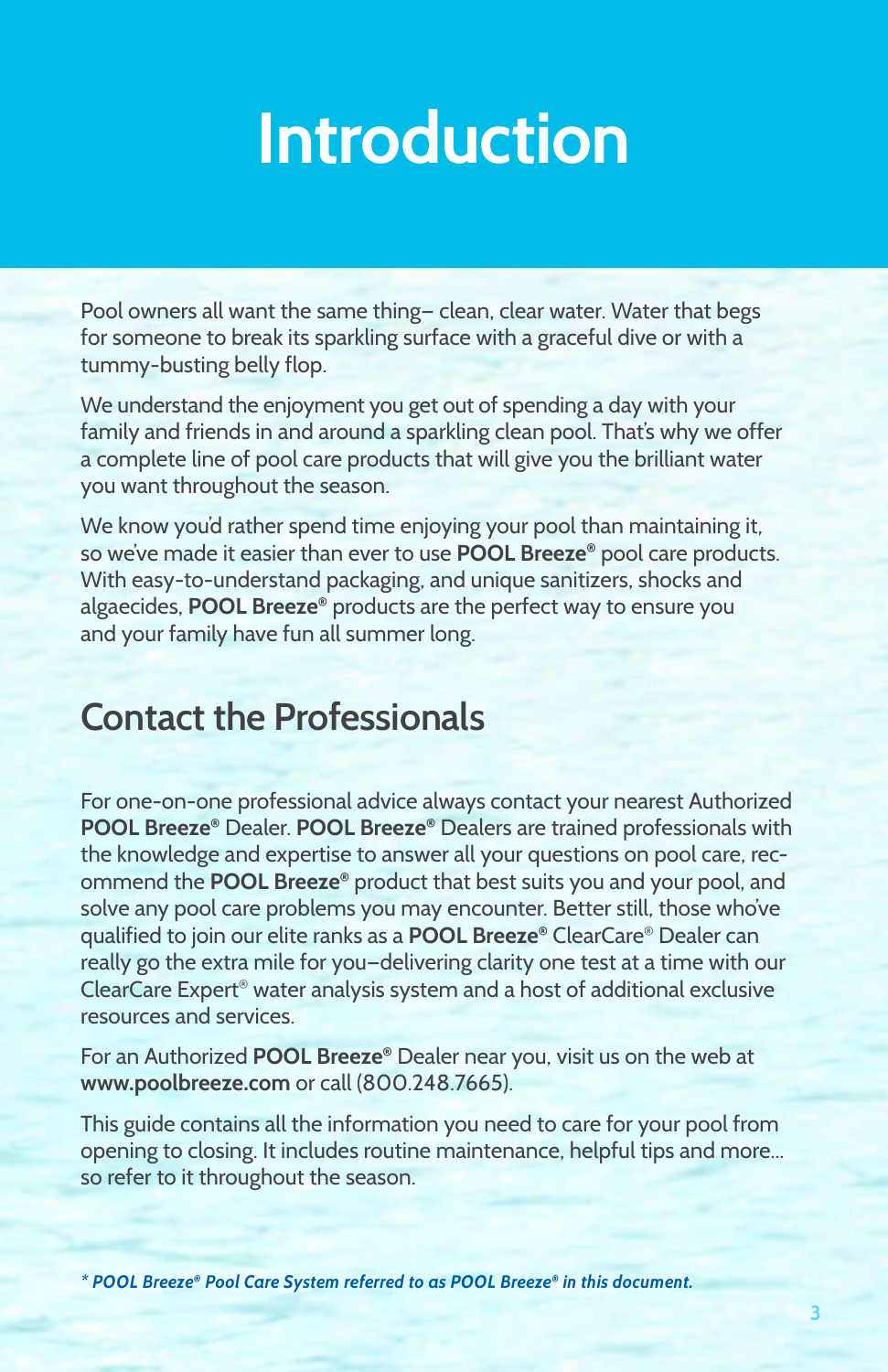## **Calculating Your Pool Volume**

Before you can determine the correct dosage of any chemical added, it is important to know the volume of water your pool holds.

These equations are used to determine your pool volume in gallons. All your measurements are in feet, example: use 12.5' instead of 12' 6".

### **1. Determine the average depth of your pool**



**NOTE:** This guide is designed to explain the necessary steps to maintain your pool. It is not a substitute for reading and following product labels. If, after reading this guide, you have any pool care questions, please consult your Authorized **POOL Breeze®** Dealer or visit us on the web at **www.poolbreeze.com**.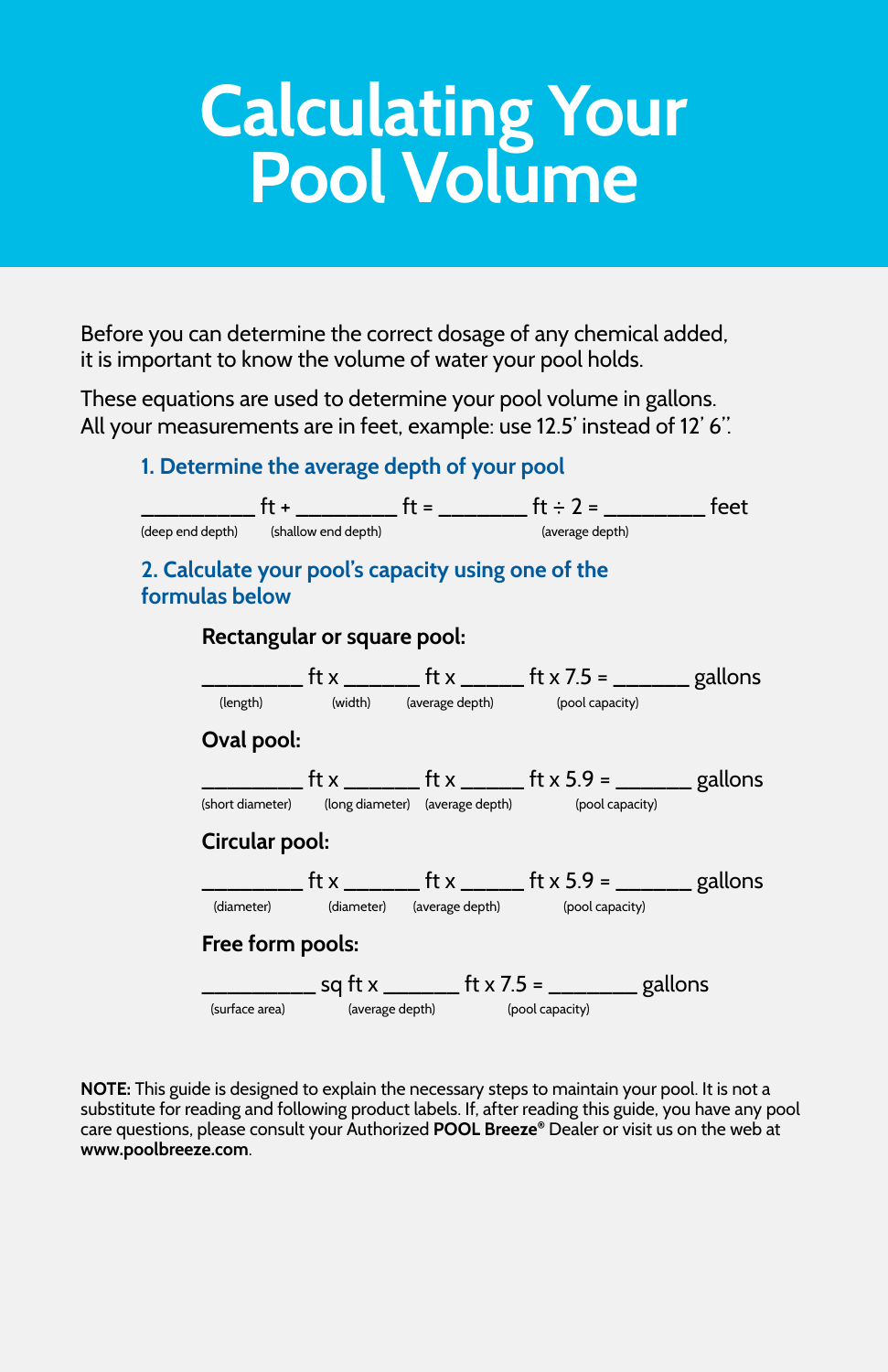## **Balancing Your Pool Water**

Keeping your pool water properly balanced is one of your most important assignments as a pool owner. Many things can throw the water out of balance. How often you use the pool, rain, sun, wind, algae, dust, debris, circulation, even which sanitizers you use. The source of fresh water (well, municipal, etc.) will also affect water balance in a number of ways.

Six factors need to be monitored for their effect on water balance: pH, total alkalinity, calcium hardness, total dissolved solids, temperature and cyanuric acid. When all these factors are within acceptable ranges, it is unlikely that your water will cause corrosion or scale deposits. Correctly balanced water also provides maximum bather comfort.

Test your pool daily and take a water sample to your Authorized **POOL Breeze®** Dealer monthly for a complete laboratory analysis.

## **1. pH**

Understanding pH is one of the most important aspects of pool care. **Low pH** can lead to skin irritation and corrosion of equipment. **High pH** can result in cloudy water and contribute to scale formation. More importantly, the incorrect pH will reduce the effectiveness of the chlorine in your swimming pool. Remember to check the pH at least twice a week. The ideal range is between 7.2-7.6.

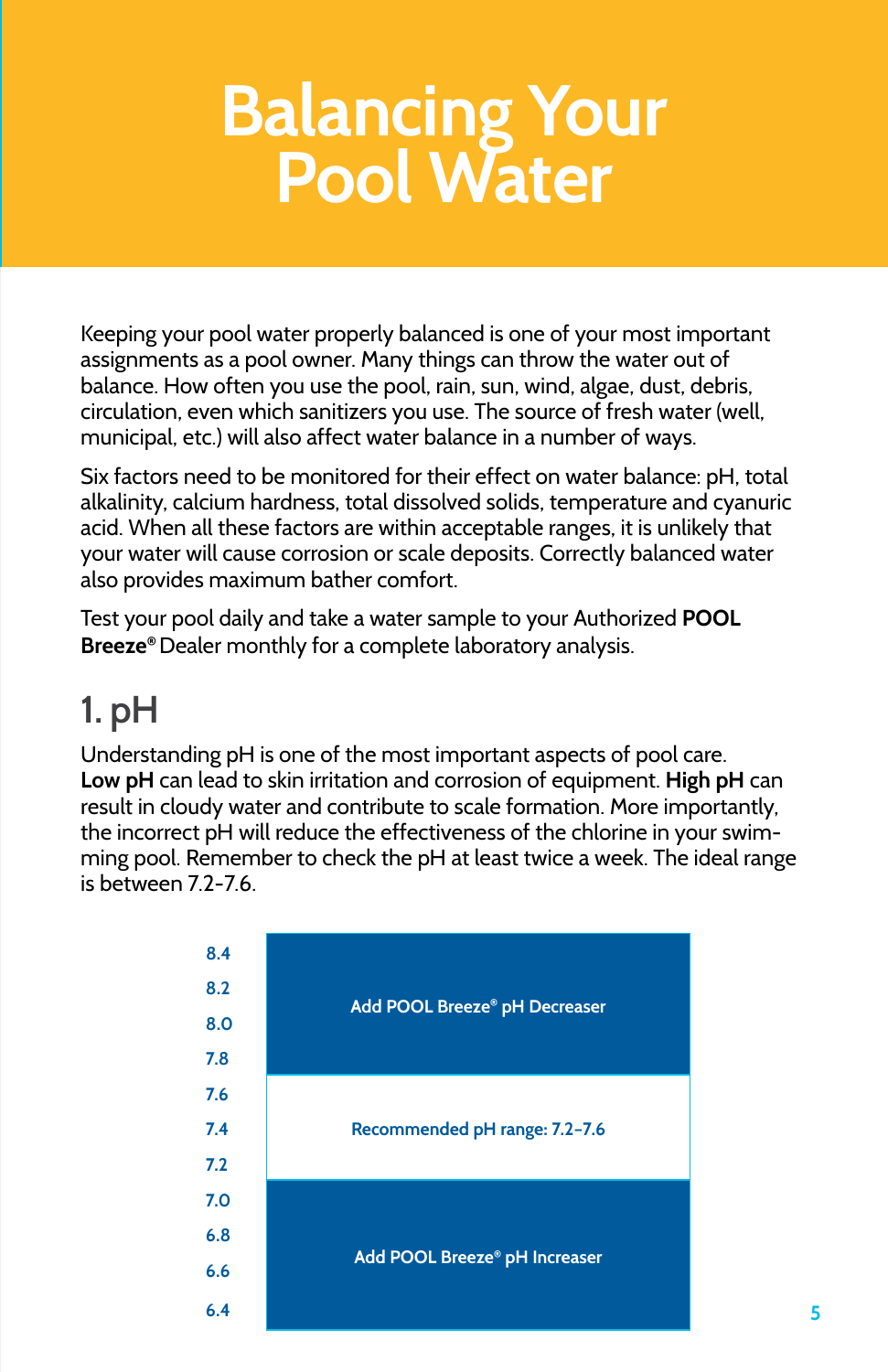## **2. Total Alkalinity (TA)**

Total alkalinity (TA) is a measure of the ability of water to resist changes in pH and acts as a buffer in controlling pH change. TA is an important factor that should be taken into account in optimizing water conditions. Testing and correcting TA should be done before testing and adjusting pH.

The ideal range for TA in pools using **POOL Breeze® Calcium** hypochlorite-based primary sanitizers, such as **POOL Breeze® Optimight®**  and Granular 68 is 60-120 ppm. For pools using trichlor-based primary sanitizers such as **POOL Breeze® Extra, 3" Chlorinating Tablets** and **Chlorinating Granules**, the recommended range is between 80–120 ppm.

**If the TA is below 60 ppm**, the pH will not stay in the proper range and the pool water may promote corrosion and cause damage to pool fixtures and equipment. **TA that is above 120 ppm** can cause cloudy water or scale.

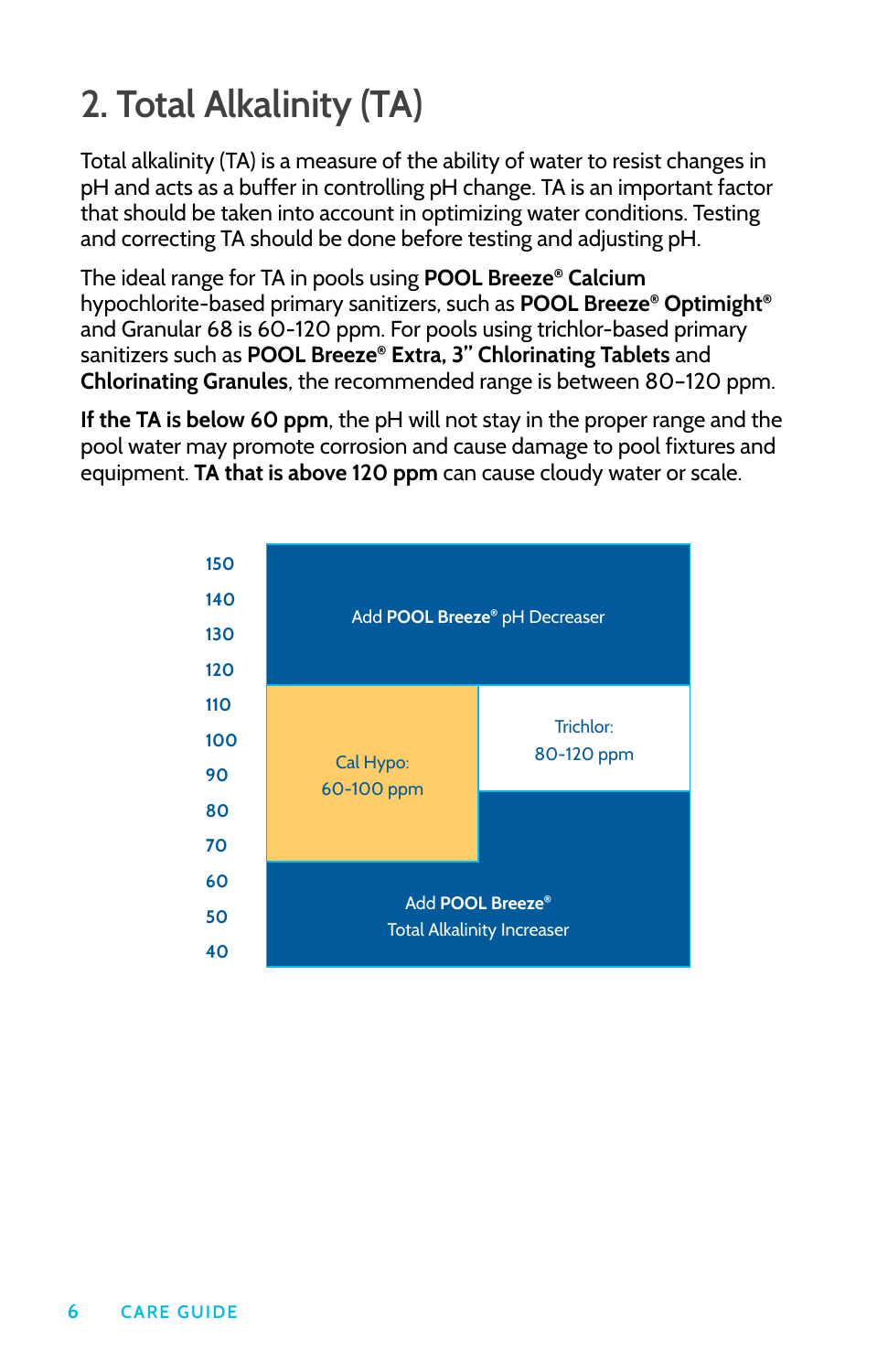## **3. Calcium Hardness (CH)**

All water contains some natural hardness, which will vary by geographic region and by source within a region. Calcium hardness (CH) refers to the dissolved calcium content of the pool water. It is wise to test the CH levels regularly to prevent problems on the pool surface or in the circulation system.

Pool water with a **calcium level above 1,000 ppm** may become cloudy and if left long enough will form scale on pool surfaces and fittings. **CH below 200 ppm** can corrode pool equipment. In plaster pools it may result in pitting or etching problems.

Testing for hardness should be done by your Authorized **POOL Breeze®** Dealer, preferably at Spring opening (or new pool opening) and once a month during the swimming season.

The recommended range for calcium hardness is 200–500 ppm (up to 1,000 ppm is acceptable).

| 750 |                                                       |  |  |  |
|-----|-------------------------------------------------------|--|--|--|
| 700 | Check with your Authorized                            |  |  |  |
| 650 | <b>POOL Breeze<sup>®</sup></b> Dealer for any         |  |  |  |
| 600 | recommendations                                       |  |  |  |
| 550 |                                                       |  |  |  |
| 500 |                                                       |  |  |  |
| 450 |                                                       |  |  |  |
| 400 |                                                       |  |  |  |
| 350 | Recommend CH range:                                   |  |  |  |
| 300 | 200-500 ppm                                           |  |  |  |
| 250 |                                                       |  |  |  |
| 200 |                                                       |  |  |  |
| 150 |                                                       |  |  |  |
| 100 | Add POOL Breeze®<br><b>Calcium Hardness Increaser</b> |  |  |  |
| 50  |                                                       |  |  |  |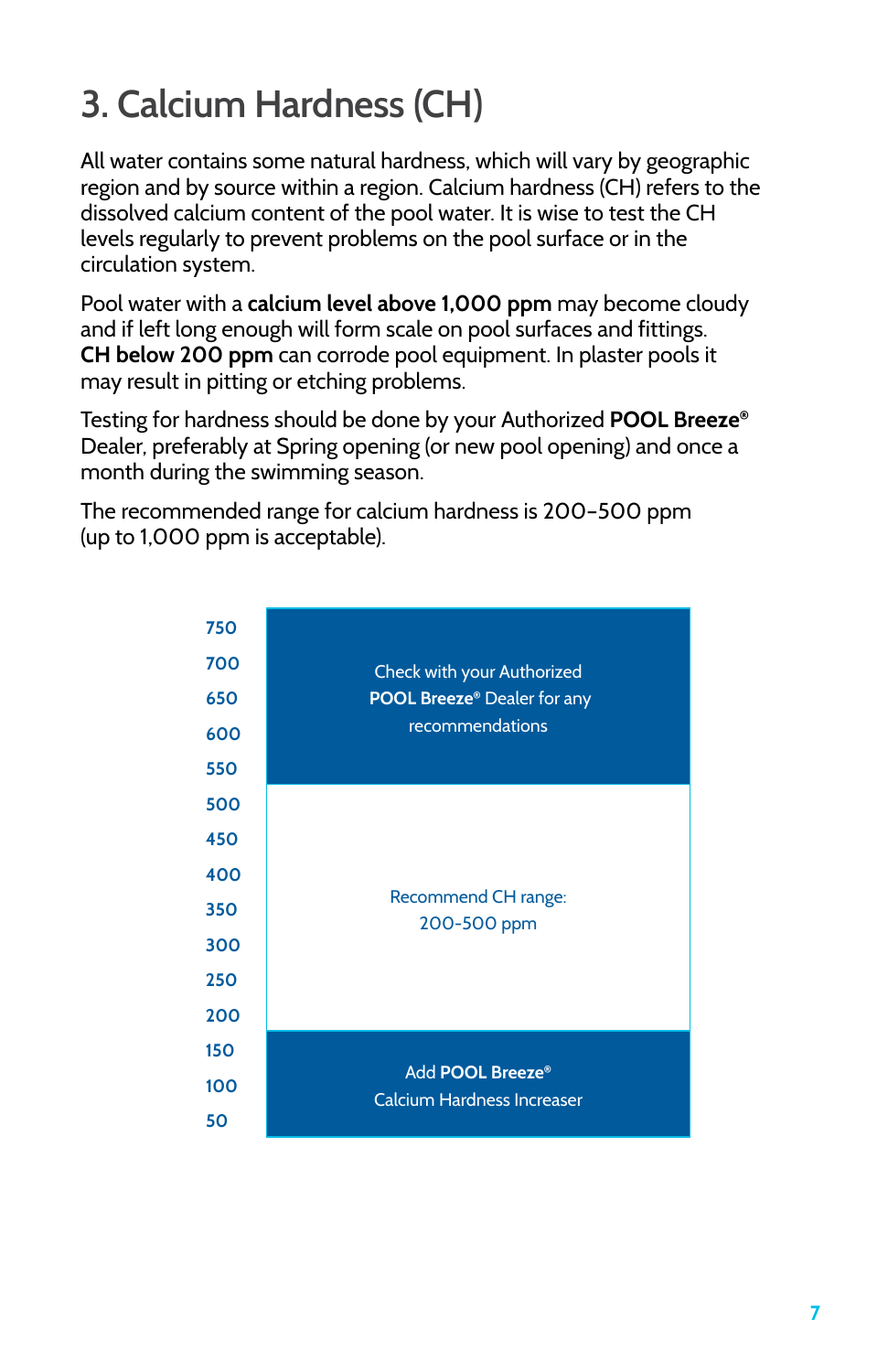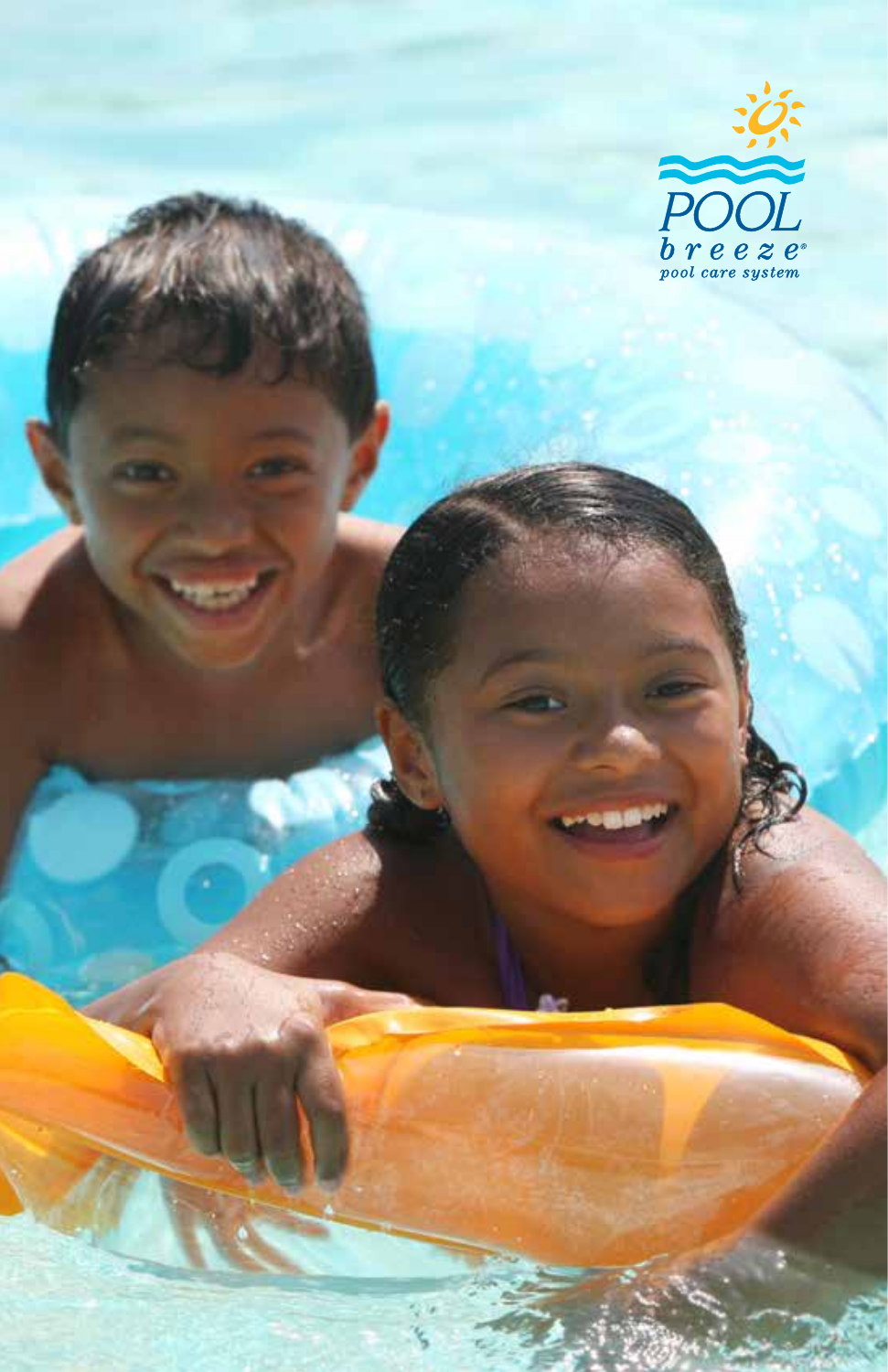## **4. Total Dissolved Solids (TDS)**

The total dissolved solids (TDS) are the total amount of dissolved material in your pool water - solids that are dissolved and cannot be filtered out. The TDS level naturally goes up over time as more water evaporates and more chemicals are added.

Although the TDS concentration has little effect on water balance, above a certain level problems may occur with water clarity and taste. Testing for TDS should be done by your Authorized **POOL Breeze®** Dealer, preferably at the Spring opening (or new pool opening).

## **5. Temperature**

For the most part, water temperature has little effect on water balance. However, when water temperatures are maintained over 90°F, scale formation can develop rapidly. Prevention is the easiest solution - so test the water more frequently when it is consistently at 90°F and above.

## **6. Metals**

The problem with a high metal level is the staining it causes on pool surfaces and high sanitizer consumption. Unwanted metals can be the result of unbalanced water.

- Source water can be a primary cause of unwanted metals.
- Corrosive water can strip metals from exposed metallic surfaces such as pool heater cores or metallic plumbing.
- Copper-based algaecides can also introduce unwanted metals to the pool.

Ideally, no detectable metals should be present in your pool water at any time. Ask your Authorized **POOL Breeze®** Dealer to test monthly. If metals are present, use **POOL Breeze® Metal Removing Agent**, which helps prevent and even remove some stains.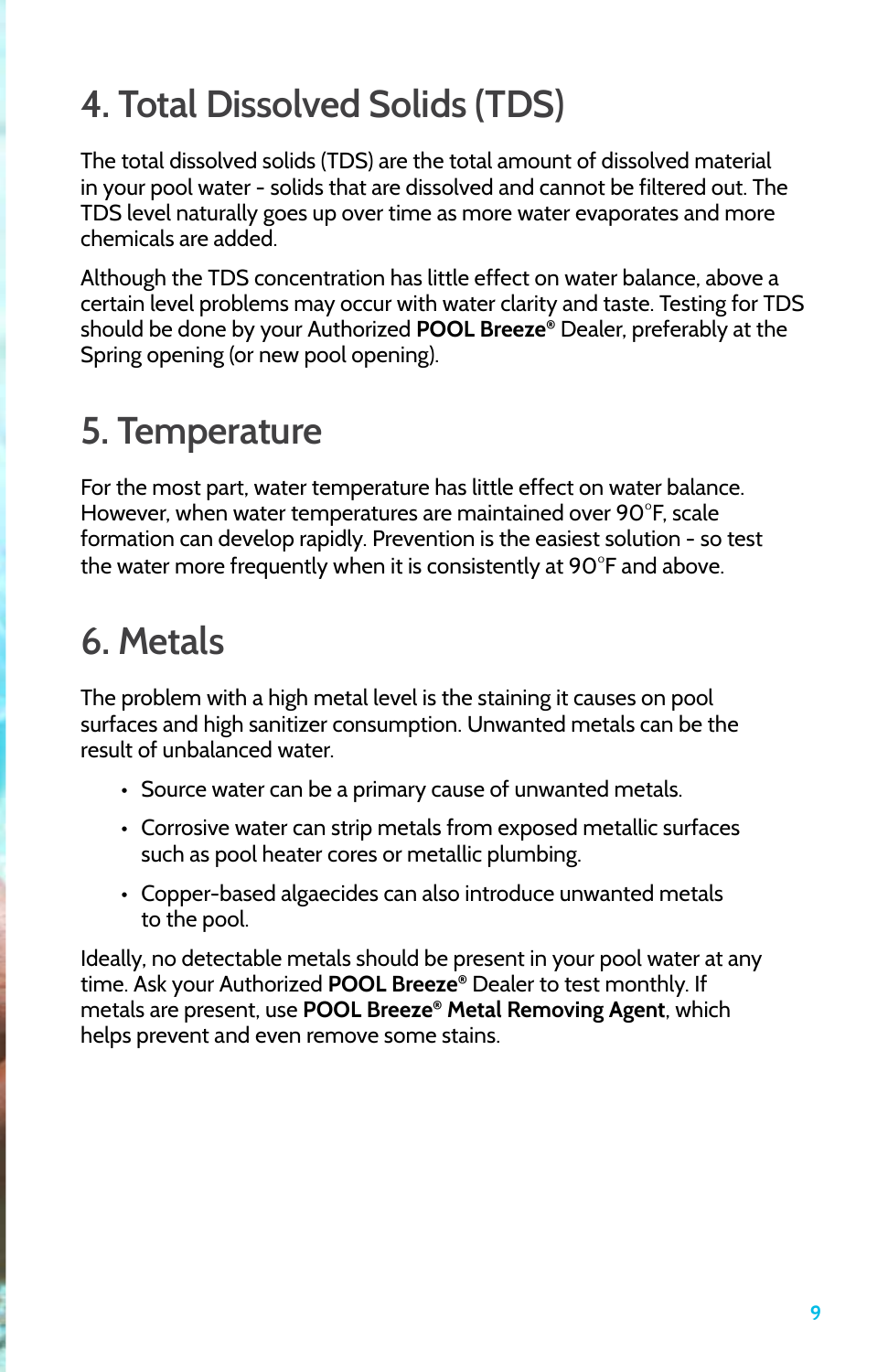### **7. Free Available Chlorine (FAC)**

Healthy pool water is achieved by using a sanitizer to kill bacteria, control algae and destroy organic contaminants.

- **Q: What is free available chlorine (FAC)?**
- **A:** Free available chlorine is the amount of active sanitizer in the water.
- **Q: What is the correct amount of FAC?**
- **A:** The FAC in your pool should be 1–4 ppm.
- **Q: Why should the FAC be within these levels?**
- **A:** Below 1 ppm can cause algae problems, cloudy water, swimmer rashes and bacteria problems.
- **Q: What should I do if the FAC is less than 1 ppm?**
- **A:** Just add **POOL Breeze®** sanitizer or shock treatments until you reach the desired FAC level. Follow label directions for dosage guidelines.
- **Q: How often should I test for FAC?**
- **A:** We recommend testing daily or as needed to help maintain a 1-4 ppm FAC.

## **8. Shock Treatment**

Shock. Shock treat. Shock treatment. Each of these terms means the addition of chlorine to pool water in larger than normal amounts. Shock treating your pool is of the utmost importance because it protects you and your family from bacteria and organic contaminants.

This concentrated dose helps prevent and correct most common pool water problems. You should shock your pool water while the pump and filter are in operation. After a shock treatment, check to make sure the FAC level is 1–4 ppm before entering the pool.

**NOTE:** For best results always adjust pH to 7.2-7.6 before shock treatment.

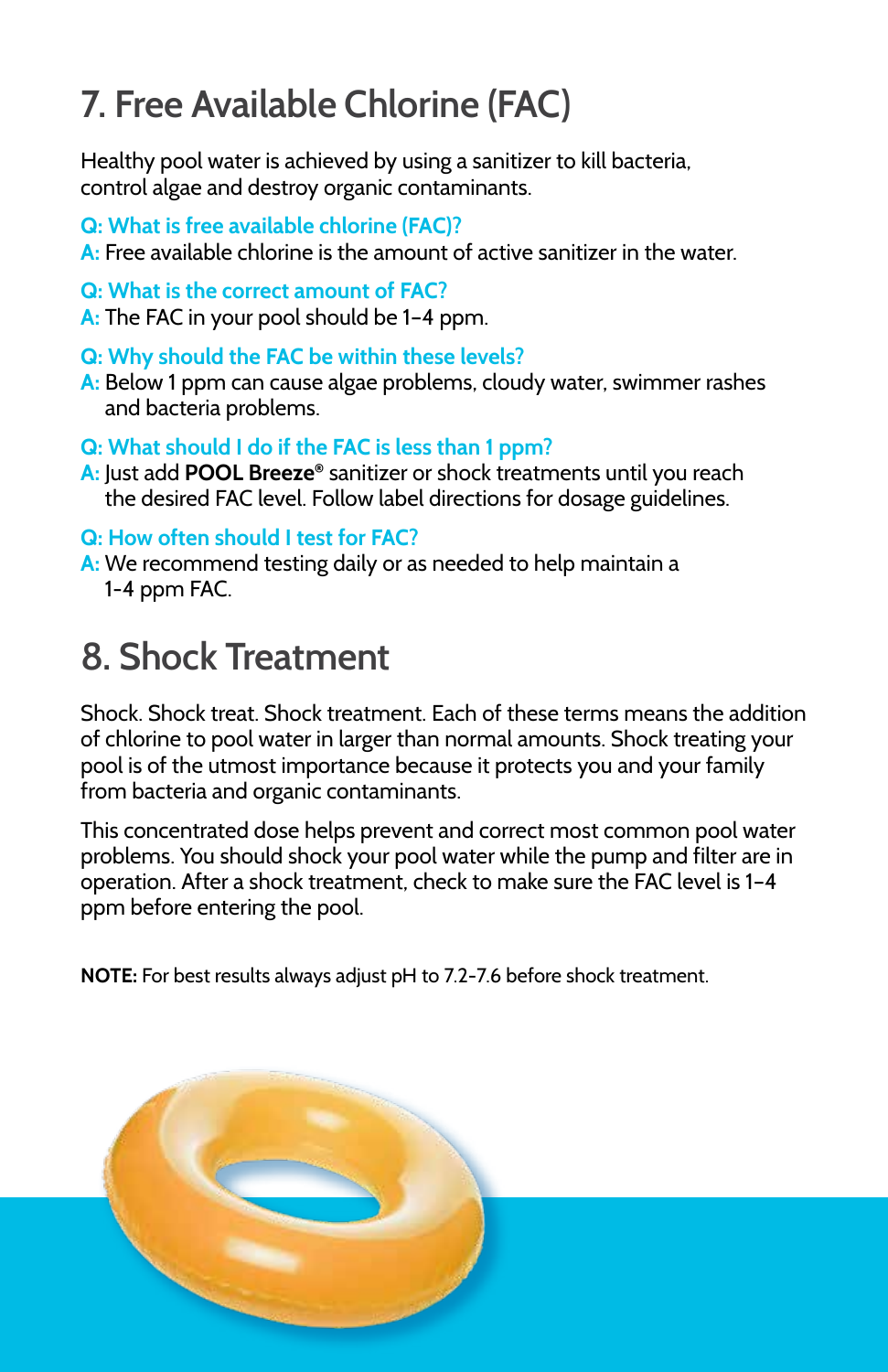### **Choose the 'right' shock product**

To give your pool the ultimate cleaning and to help ensure your family's safe swimming and enjoyment, be sure to use a **POOL Breeze®** calcium hypochlorite based shock treatment product. Using a superior calcium hypochlorite product such as **POOL Breeze® TopShock®**, **POOL Breeze® Power 73 Shock** or **POOL Breeze® Shock Treatment & Superchlorinator** is the best way to be sure you are killing harmful bacteria.

These products will not increase the water's stabilizer (cyanuric acid) level. Do not use a shock product that is stabilized (i.e. contains cyanuric acid refer to the label). It will increase the stabilizer level and can interfere with the effectiveness of the chlorine in controlling bacteria and algae and removing contaminants from the water.

Always use a shock treatment product that controls algae and kills bacteria (refer to the label). Some products are promoted as shock treatments, but they are not sanitizers. This means a sanitizer must still be added to the pool water to kill bacteria and to control algae.

#### **When should you shock treat?**

You need to shock your pool water when opening and closing your pool. You should also shock treat weekly during the pool season to kill bacteria and algae and remove contaminants. We recommend shocking at the same time and on the same day each week. The optimum time to shock your pool is sundown. At this time of the day, the chlorine can work without fighting the sun's ultraviolet rays. The pool should be left uncovered after shocking the pool.

Shocking after sundown also gives chlorine more time to restore the water clarity. An additional shock treatment should be added when any of the following situations occur:

- After heavy swimmer loads
- After strong rains and wind
- During periods of extreme sunlight
- When swimmers complain of burning eyes
- When unpleasant odors occur
- When signs of algae growth appear
- When water appears dull, hazy or cloudy

### **poolbreeze.com**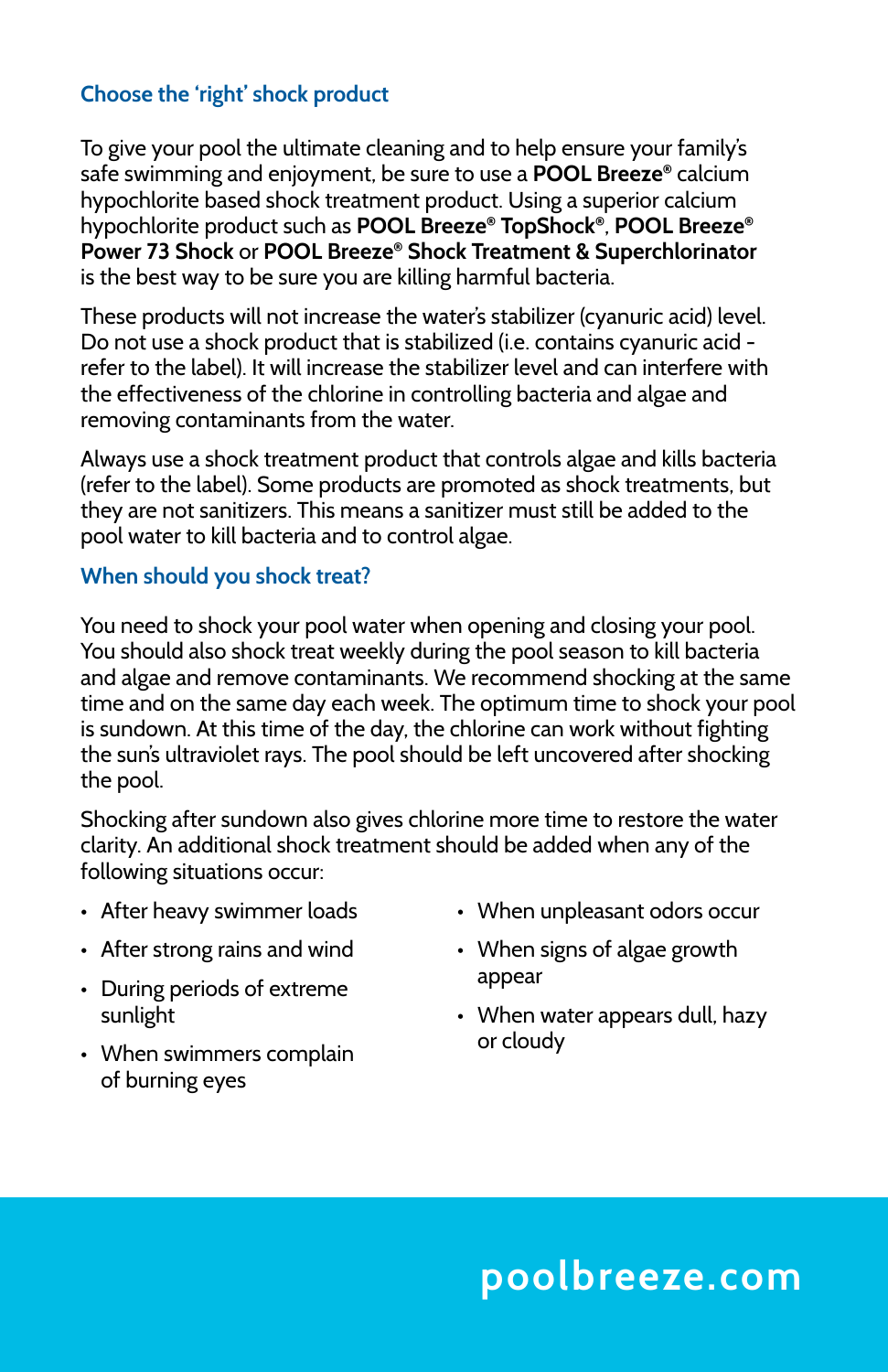### **9. Preventing Algae**

#### **Preventative maintenance is the key to keep algae from forming in your pool.**

Nothing creates a better impression than having a pool with water that is crystal clear and with a sparkle on the surface. If algae gets into the pool or if there are tiny suspended particles in the water, it can spoil the appearance and in extreme cases stop you from using your pool. The best method to prevent algae from forming is to use one of our **POOL Breeze®** algaecides.

#### **Q: What is algae?**

**A:** Algae are microscopic plants that grow in water. They are usually green, but can also be blue-green, black, yellow or mustard. Algae can grow on the pool surface or float in the water. Algae can turn pool water green, which can literally happen overnight.

#### **Q: Will chlorine kill algae?**

**A:** Yes, usually. But there are occasions when chlorine levels are allowed to drop too low or the chlorine is not acting effectively because the water is out of balance, or the pool water has very high levels of stabilizer (cyanuric acid).

#### **Q: What can I do to prevent algae?**

**A:** Always ensure there is adequate chlorine in the pool at all times. Use a **POOL Breeze®** sanitizer, shock—shock treat weekly and add a preventive dose of algaecide once a week.

#### **Q: What can I do once the algae has taken hold?**

**A:** To treat green algae, use **POOL Breeze® Defender**, **POOL Breeze® Algicide 60** or **POOL Breeze® Algicide**. Mustard and black algae are more difficult to remove, so we recommend using **POOL Breeze® Super AlgiKill Algicide**. Always follow product label directions carefully.

**If you have persistent algae problems, consult your Authorized POOL Breeze® Dealer for specialized advice.**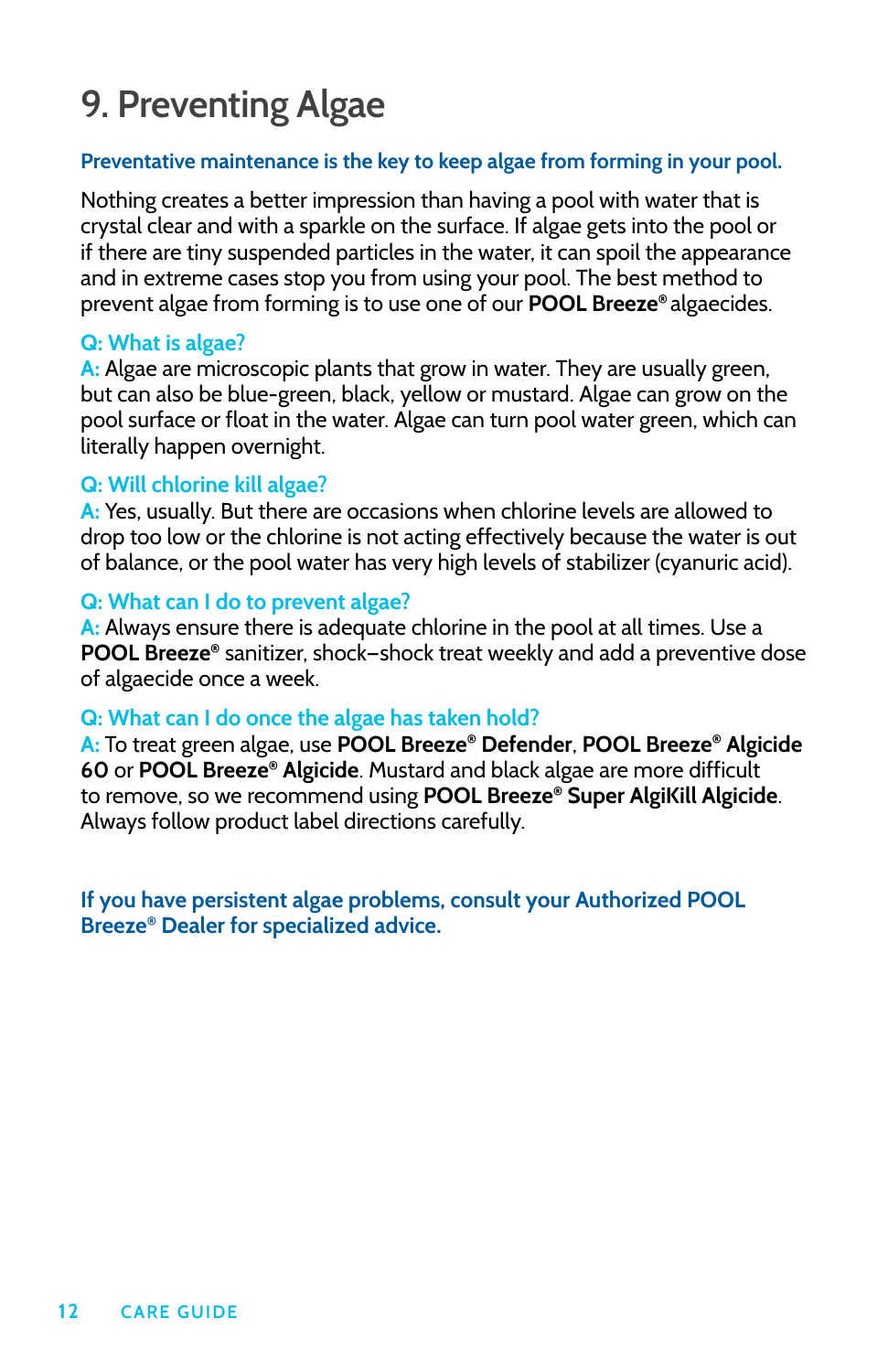## **10. Stabilizing the Pool Water**

Sunlight causes the amount of chlorine in your pool water to dissipate. To combat this, you may want to add **POOL Breeze® Stabilizer** — which contains cyanuric acid. Stabilizer (cyanuric acid) protects the FAC from the sun's rays. Adding **POOL Breeze® Stabilizer** to the water is a cost-effective way to increase the life of your chlorine sanitizer.

For routine maintenance, ONLY add **POOL Breeze® Stabilizer** when you regularly sanitize your pool with **POOL Breeze®** non-stabilized chlorinators (**POOL Breeze® Optimight®** and **POOL Breeze® Granular 68**). **POOL Breeze®** stabilized chlorinators (**POOL Breeze® Extra, 3" Chlorinating Tablets** and **Granules** have a built-in stabilizer. The stabilizer is released when the chlorinator is dissolved.

### **When Should the Stabilizer be Added?**

The cyanuric acid level and the climate determine whether you need to add stabilizer to your pool. You should take a sample of your pool water to your Authorized **POOL Breeze®** Dealer for a detailed analysis and recommendation.

When opening your pool, if you choose to use stabilizer, the stabilizer level should be 20–25 ppm. During the swimming season, the ideal stabilizer level should be maintained between 20–25 ppm. Chlorine isn't as effective if the stabilizer level rises above 90 ppm. Remember some chlorinators add stabilizer as the chlorine dissolves into the water.

#### **How Should You Add the Stabilizer?**

Always add stabilizer before adding **POOL Breeze®** chlorinators. The stabilizer must be added slowly through the skimmer while the pump is operating. Allow at least 48 hours for the stabilizer to dissolve before backwashing or cleaning the filter.

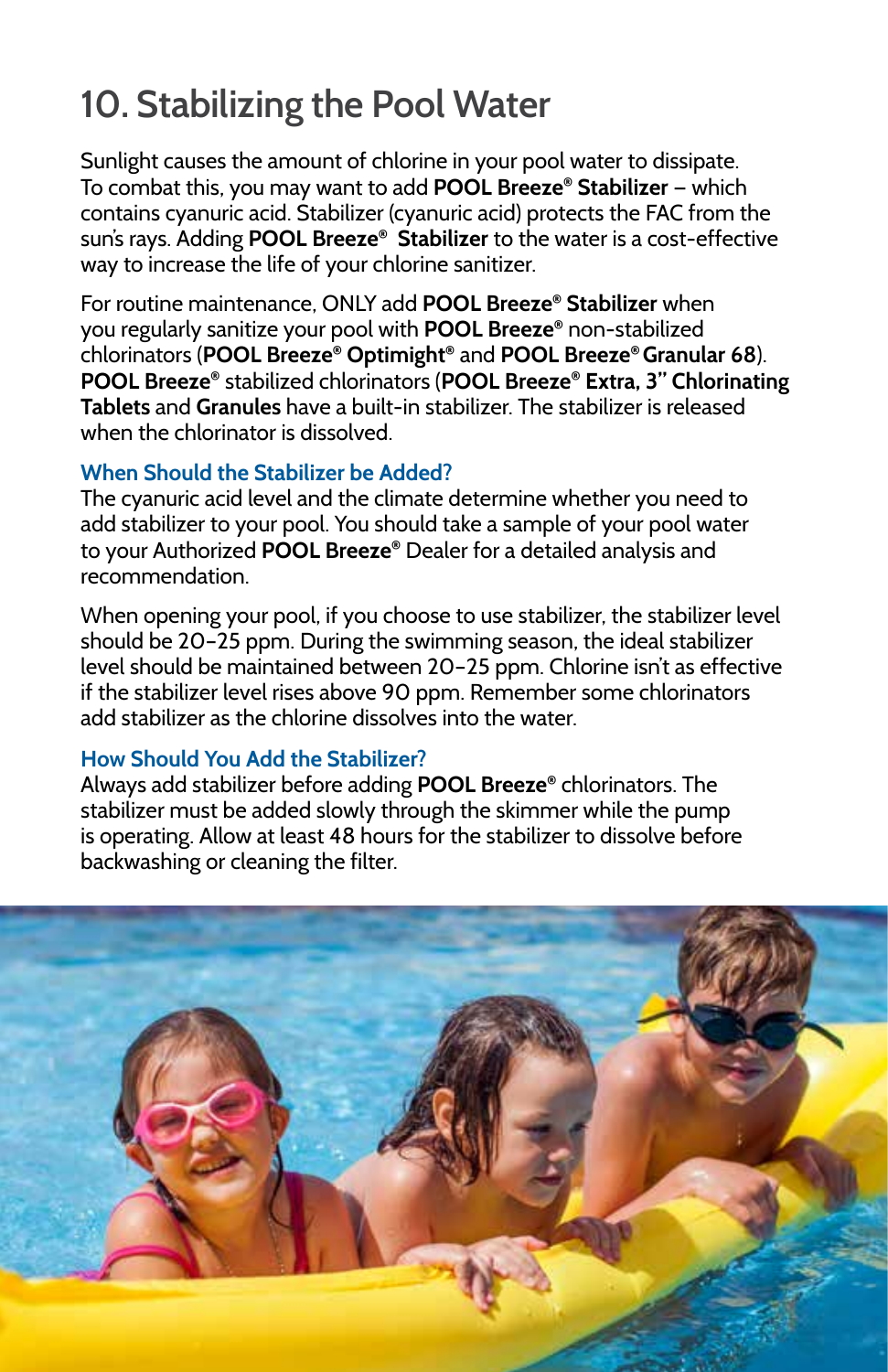## **Understanding Overstabilization**

### **What is Overstabilization?**

The build-up of cyanuric acid in swimming pool water resulting from the use of stabilized sanitizers in conjunction with stabilized shock products is called overstabilization.

- Overstabilization will significantly decrease the effectiveness of chlorine in killing bacteria and algae.
- Small levels of cyanuric acid (20–25 ppm) do serve a purpose in protecting chlorine from sunlight degradation. However, too much will negate any benefit and cause problems.
- Calcium Hypochlorite-based shock products such as **POOL Breeze® TopShock®**, **Power 73 Shock** and **Shock Treatment** & **Superchlorinator** will not increase the stabilizer level in your pool.
- We recommend that you use a **POOL Breeze® Optimight®** calcium hypochlorite product as your routine sanitizer treatment. Extended release non-stabilized tablet for skimmer use only.

Generally it is not recommended to use any stabilizer or stabilized chlorine in indoor pools due to the absence of sunlight indoor and the issues rising from overstabilization.

### **OVERSTABILIZATION**

**As CYA levels increase, the kill time on bacteria increases significantly**

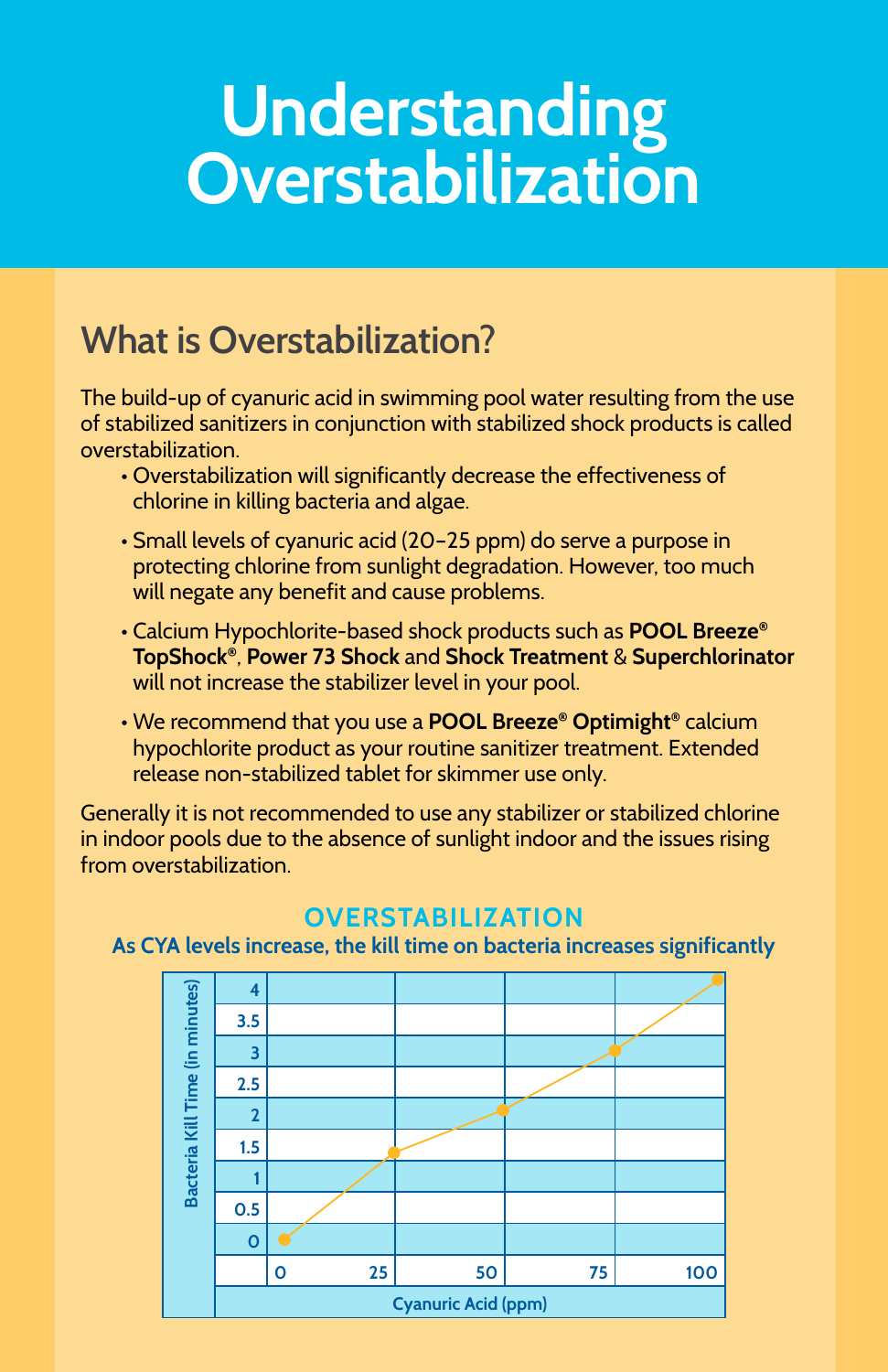## **Balancing Water**

## **The bottom line on water balancing**

You will be more comfortable in the water, and your pool and equipment will be better protected, if you maintain balanced pool water.

Keep the pH, total alkalinity (remember the effect of cyanuric acid on the true TA reading), calcium hardness, and total dissolved solids within their acceptable ranges (see table below), and totally eliminate metals.

### **Summary of recommended ranges for water balance factors**

| <b>Chlorine (FAC)</b>             | $1-4$ ppm                                      |
|-----------------------------------|------------------------------------------------|
| pH                                | $7.2 - 7.6$                                    |
| <b>Total Alkalinity</b>           | 60-120 ppm (depending on<br>primary sanitizer) |
| <b>Calcium Hardness</b>           | 200-500 (up to 1000 ppm is<br>acceptable)      |
| <b>Total Dissolved Solids</b>     | up to 2000 ppm                                 |
| <b>Cyanuric Acid (Stabilizer)</b> | 20-25 ppm                                      |
| <b>Copper</b>                     | O ppm                                          |
| Iron                              | 0 ppm                                          |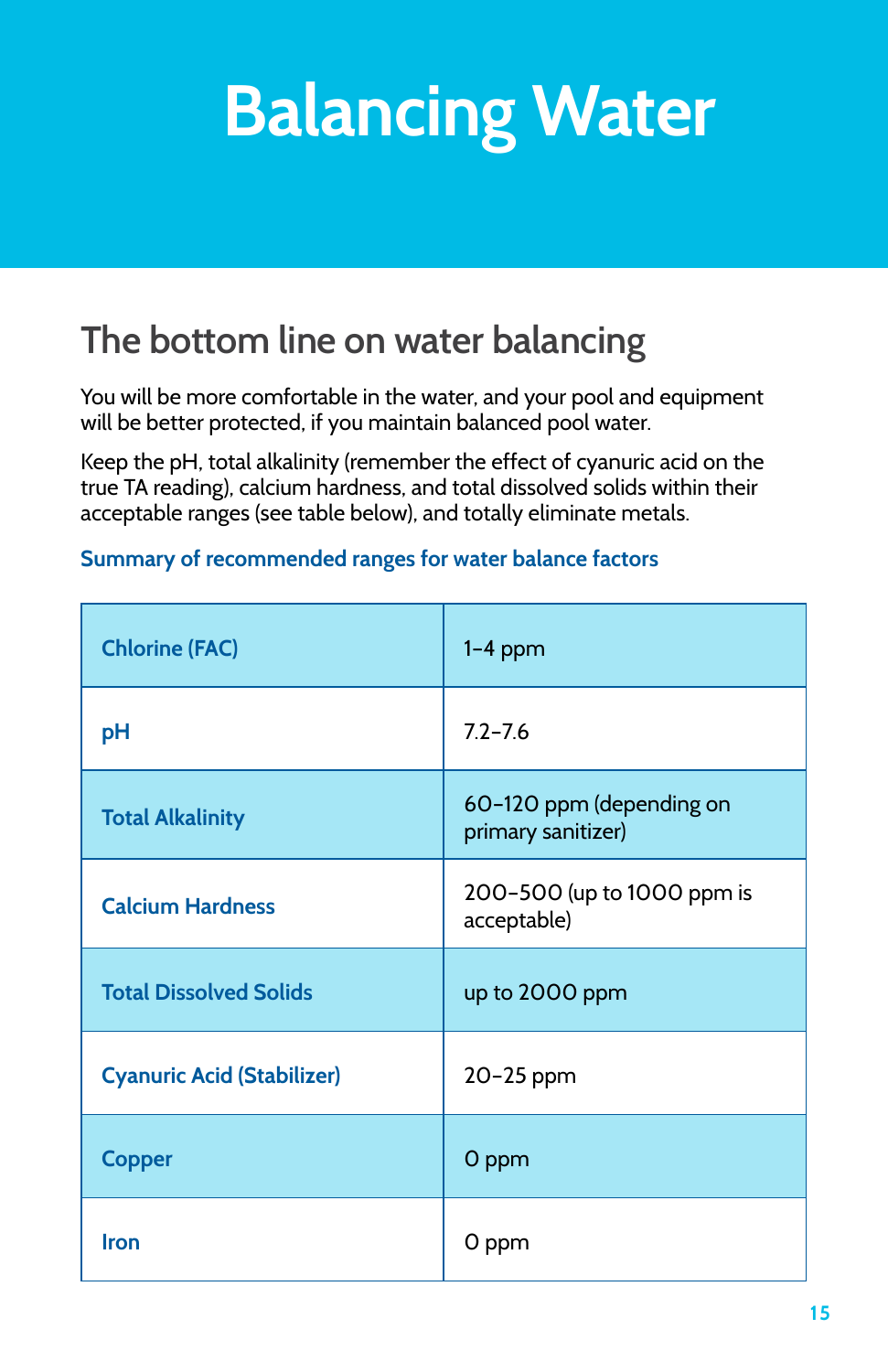## **New Pool & Spring Start up**

**NOTE:** If the pool is new, always follow the manufacturer's or builder's directions for start-up due to warranty issues. Thereafter, you can follow ours:

When it is time for you to open your pool, you have one goal in mind: getting the water "just right" so you and your family can enjoy the swimming season. You can contact your Authorized **POOL Breeze®** Dealer for a professional pool opening service; however, if you are a seasoned pool owner or a "do-ityourselfer," use our **POOL Breeze®** products and follow these simple steps:

### **Preparing the Equipment**

- **1. Remove any water and debris that has accumulated on your pool cover during the winter.**
- **2. Remove the pool cover. Before storing, clean the cover with a cover cleaner to prevent mildew and premature deterioration.**
- **3. Hook up the pool pump and filter. Reconnect any hoses and electrical connections that may have detached. Be sure to follow the pool manufacturer's instructions.**
- **4. Make sure your skimmer, filter, pumps, drains and other equipment are clean and free of winter debris.**
- **5. Use the leaf skimmer to scoop up all surface and submerged debris.**
- **6. Clean dirty pool walls immediately with the curved wall brush.**
- **7. Bring the pool water up to the proper level (about halfway up the skimmer).**
- **8. Turn on your filter pump. (Chemically clean the filter if it was not chemically cleaned last fall).**
- **9. Check the skimmers, drains and filters to make sure they are functioning properly.**
- **10. Use your pool vacuum to remove any remaining debris.**
- **11. If your filtration system operates off an automatic timer, set the timer to operate at least 8–12 hours within a 24-hour period during the summer (12 hours is optimum).**
- **12. Allow the water to circulate for at least 12 hours before preparing the pool water.**
- **16 CARE GUIDE**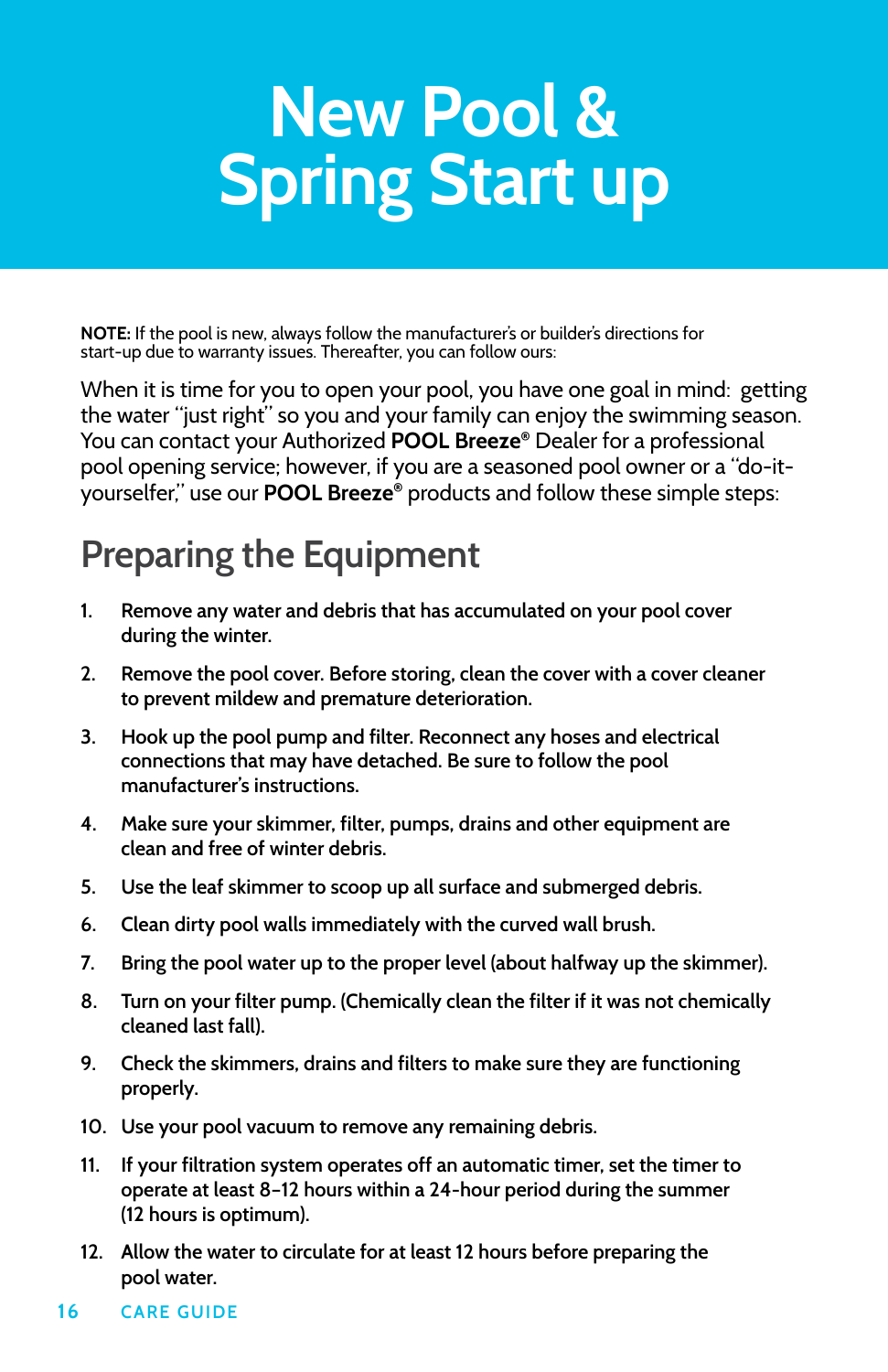### **Preparing the Pool Water**

**Water Testing:** After the pump/filter has run for 12 hours, take a pool water sample from at least 18 inches below the waterline to your Authorized **POOL Breeze®** Dealer in a clean, plastic container for a complete analysis. And thanks to the ClearCare Expert® — our cutting-edge water analysis system that delivers clarity — you can expect detailed instructions for adjusting pH, stabilizer (cyanuric acid) level, total alkalinity, chlorine level, calcium hardness, total dissolved solids and for eliminating any metals that show up.

**Water Balancing:** Follow label directions and your Authorized **POOL Breeze®** Dealer's recommendations (also see previous pages).

**Removal of Metals:** It is important that no metals are present in the water when shock treating, as this could cause water discoloration and staining of pool surfaces. If your dealer discovers metals when analyzing your pool water, add **POOL Breeze® Metal Removing Agent**, following label directions, before shock treating. Wait 24 hours before proceeding with balancing your pool water.

**Shock Treat:** After the sun goes down and while the filter is still operating, shock treat the water with **POOL Breeze® TopShock®** following label directions.

**Stabilize:** If you choose to add stabilizer to your pool water, add the stabilizer before adding your primary chlorinator. First, have your Authorized **POOL Breeze®** Dealer test your stabilizer level. Water in the pool should be above 65°F for an accurate test. If it is between 20–25 ppm there is no need to add additional stabilizer; if it is below 20 ppm, add **POOL Breeze® Stabilizer** balancer following your dealer's advice and label directions to adjust the stabilizer to the proper level. If the stabilizer is above 90 ppm follow your dealer's recommendations for reducing the stabilizer level.

**Sanitize:** Once the pool water is clean and clear and the water balance readings are within the recommended ranges, it is time to add your preferred **POOL Breeze® Sanitizer**, (always read the label directions for dosage instructions).

**Control Algae:** The morning after shock treating the pool, brush off any visible algae and add an initial dose of **POOL Breeze® Defender** algaecide according to label directions.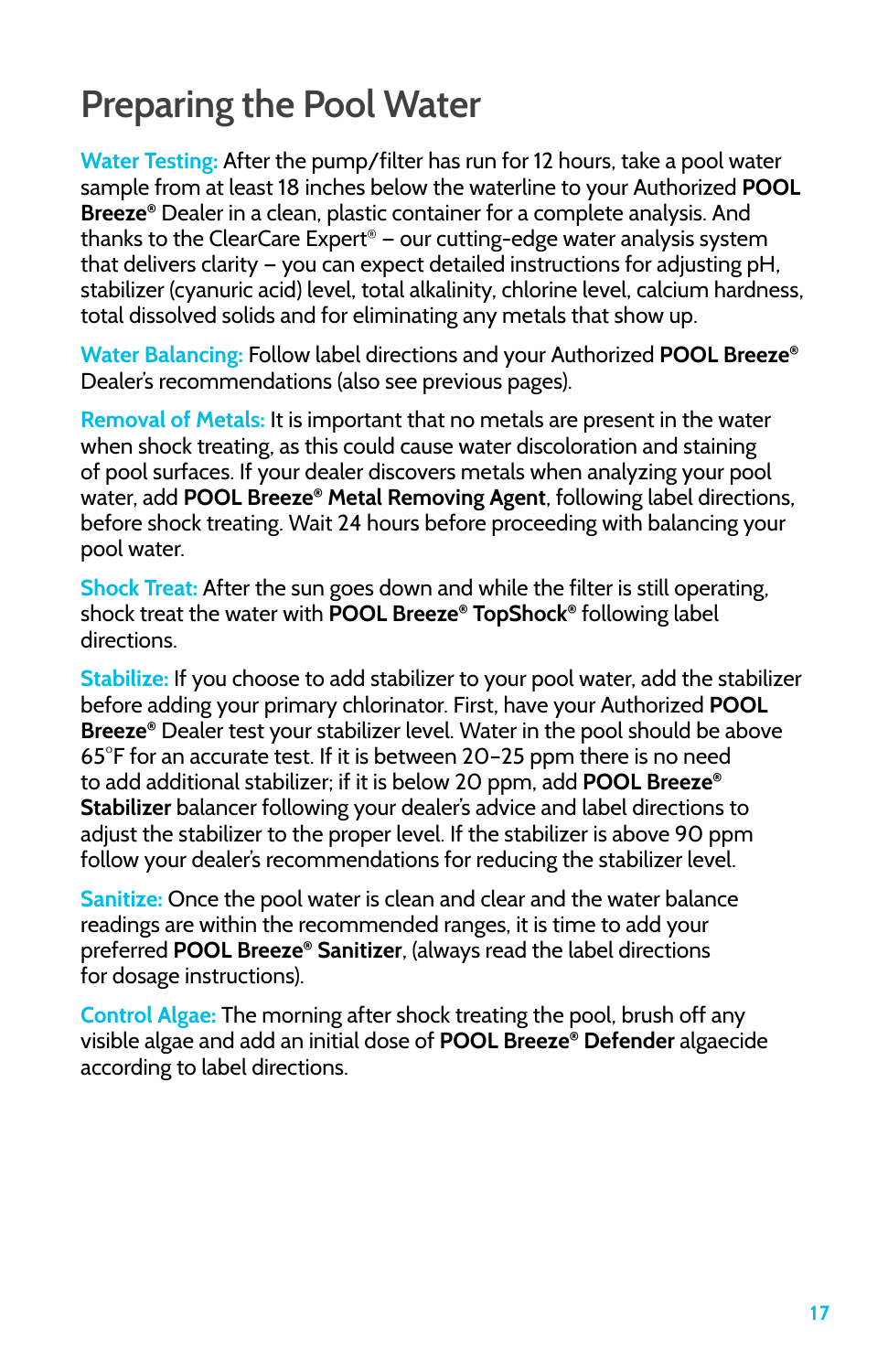## **Routine Pool Maintenance**

Owning a pool can make every day seem like a holiday. Your pool needs care and attention in order to get the best out of it. Clear, sparkling water does not just happen. This **POOL Breeze®** Pool Care Guide will help you achieve that brilliant water quality.

- Run the filter pump at least 8–12 continuous hours a day. Many water problems can be prevented if you do not skimp on the filter operation.
- Backwash the filter regularly according to manufacturer's instructions or guidelines. Clean out the skimmer and pump strainer basket as needed.
- Perform a chemical filter clean at least twice a season (three times for pools open all year long). Use **POOL Breeze® Filter Pro**, following product label directions.
- Be a good housekeeper. Perform the routine chores faithfully, keeping all equipment and the area around the pool clean. Skim the surface daily, brushing the pool walls and bottom regularly. Vacuum as needed.
- Test water as needed to maintain proper balances as shown in the Balancing Water section of this Care Guide.

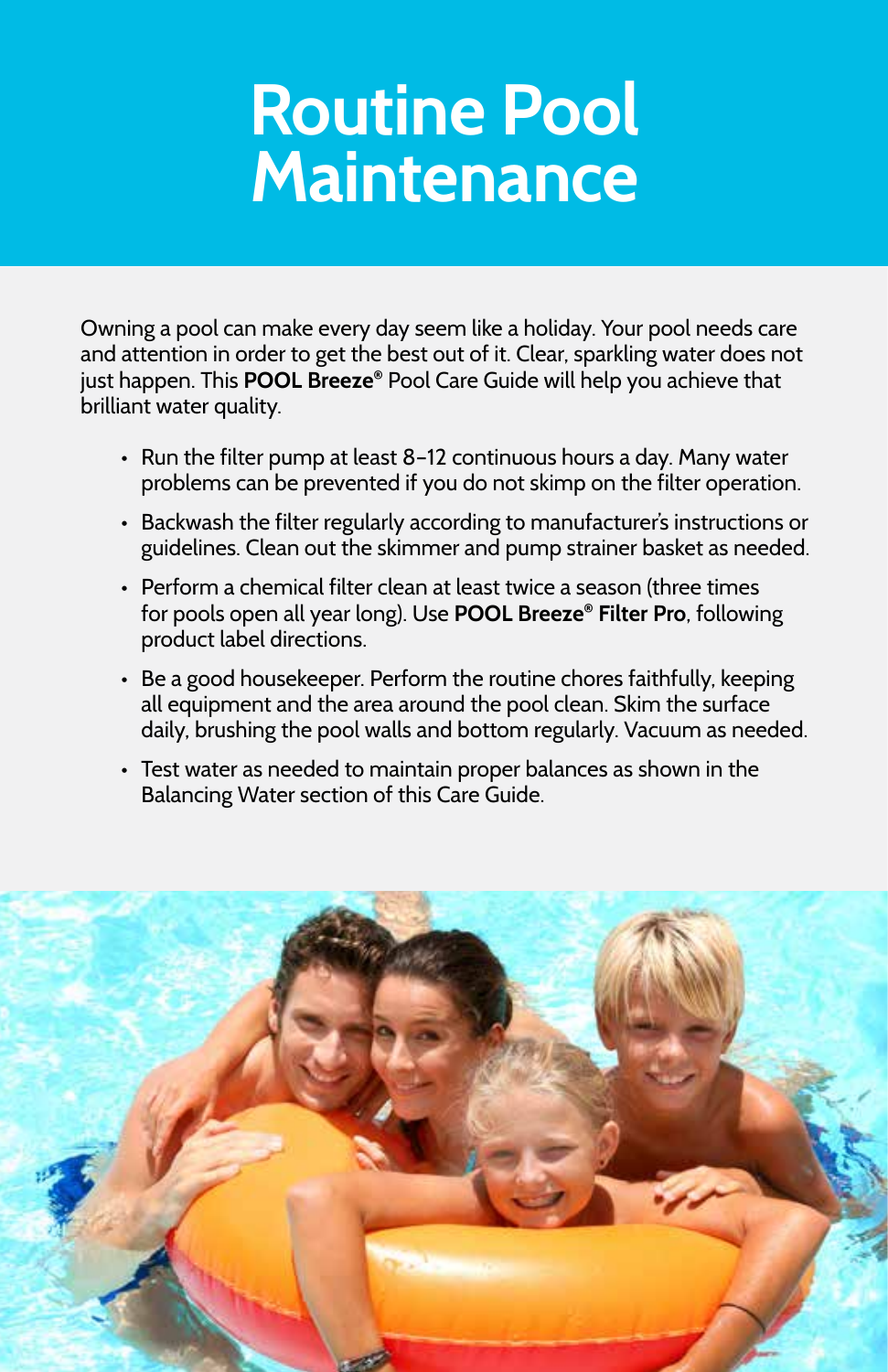### **Routine Pool Care Summary**

### **Daily:**

- Test and adjust the pH and chlorine levels.
- Run your filtration system 8–12 hours a day during summer (12 hrs are better).

### **Weekly:**

- Test the TA level.
- Shock treat with your preferred **POOL Breeze® Shock**  treatment product.
- Add a preventive dose of your preferred **POOL Breeze® Algaecide.**
- Remove leaves and other debris from pool.
- Empty skimmer and pump baskets.
- Brush pool floor and walls.
- Check water level and top up if necessary.
- Check filter pressure and backwash only if required (follow manufacturer's recommendations).

#### **Monthly:**

- Take a pool water sample to your Authorized **POOL Breeze®** Dealer for a full water analysis.
- This should include: pH, FAC, total alkalinity, calcium hardness, metals, and cyanuric acid (see timetable below).

|                                   | <b>Daily</b>       | <b>Monthly</b> | <b>Open/Closing</b> |
|-----------------------------------|--------------------|----------------|---------------------|
| pH                                |                    |                |                     |
| <b>Chlorine</b>                   |                    |                |                     |
| <b>Total Alkalinity</b>           | <b>Test Weekly</b> |                |                     |
| <b>Calcium Hardness</b>           |                    |                |                     |
| <b>Total Dissolved Solids</b>     |                    |                |                     |
| <b>Metals</b>                     |                    |                |                     |
| <b>Cyanuric Acid (Stabilizer)</b> |                    |                |                     |

#### **RECOMMENDED WATER TESTING TIMETABLE**

l **=** Tested by Pool Owner

m **=** Tested by Authorized POOL Breeze® Dealer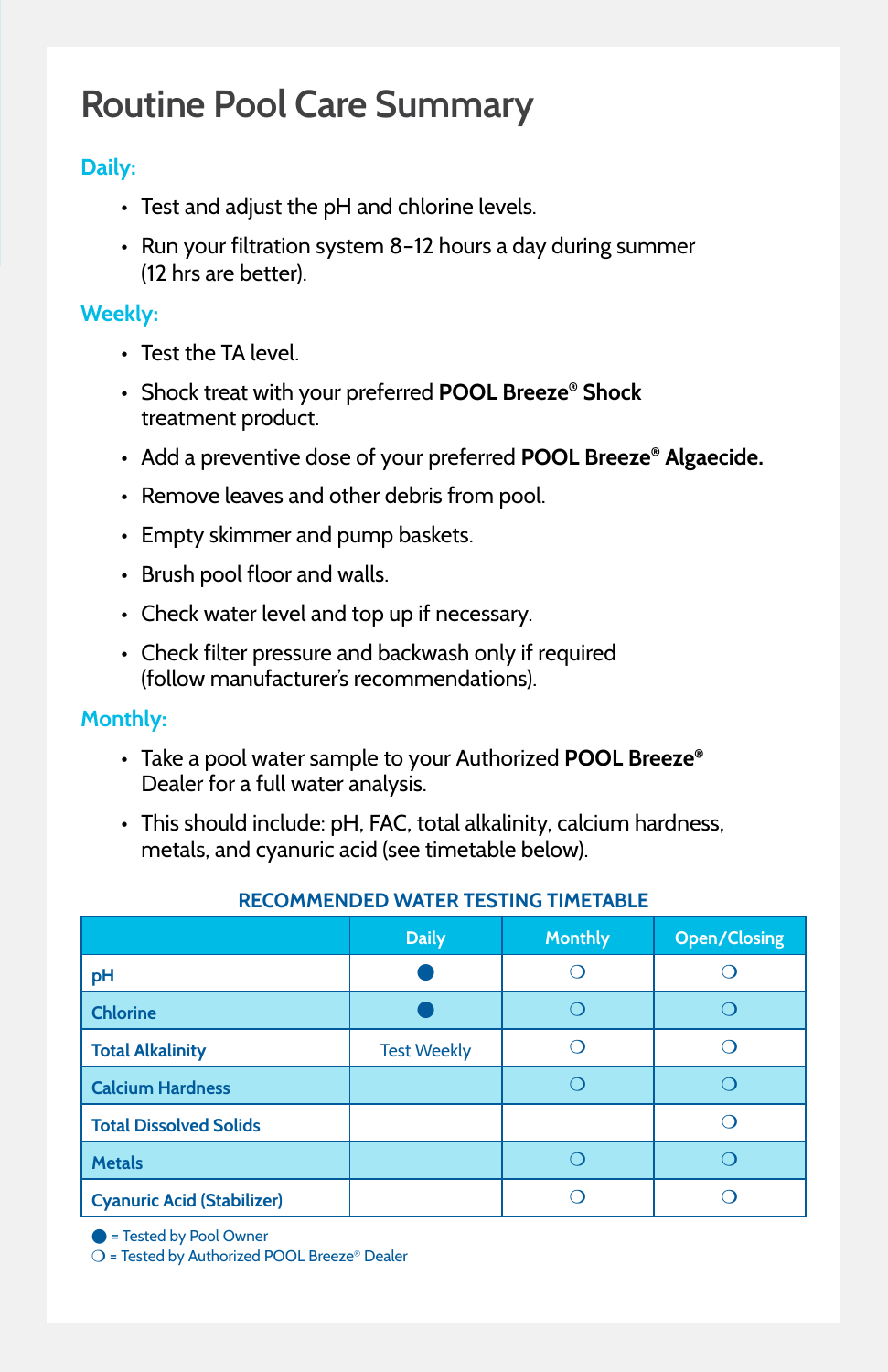# The easy routine<br>In Chlorine™

### **Easy as 1-2-3**

Leave the complicated decision-making at the office and escape to your own backyard. **POOL Breeze®** pool care systems include all of the **POOL Breeze®** products you need to ensure sparkling-clean water all summer long. When you use a **POOL Breeze®** product you will enjoy crystal-clear water.



### **POOL Breeze® Optimight® System**



**STEP 1: Sanitize Chlorinate, clarify and prevent algae with POOL Breeze® Optimight® Tablets**

**STEP 2. Shock it Oxidize weekly with POOL Breeze® OptiShock®**

**STEP 3. Defend it Add POOL Breeze® Opticide® at the start of the season.**

### **POOL Breeze® Extra System**

TOP

**SYSTEM** 



**STEP 1: Sanitize Chlorinate and clarify with POOL Breeze® Extra Tablets** 

**STEP 2. Shock it Shock treat weekly with POOL Breeze® TopShock®**

**STEP 3. Defend it Add POOL Breeze® Defender weekly to prevent algae.**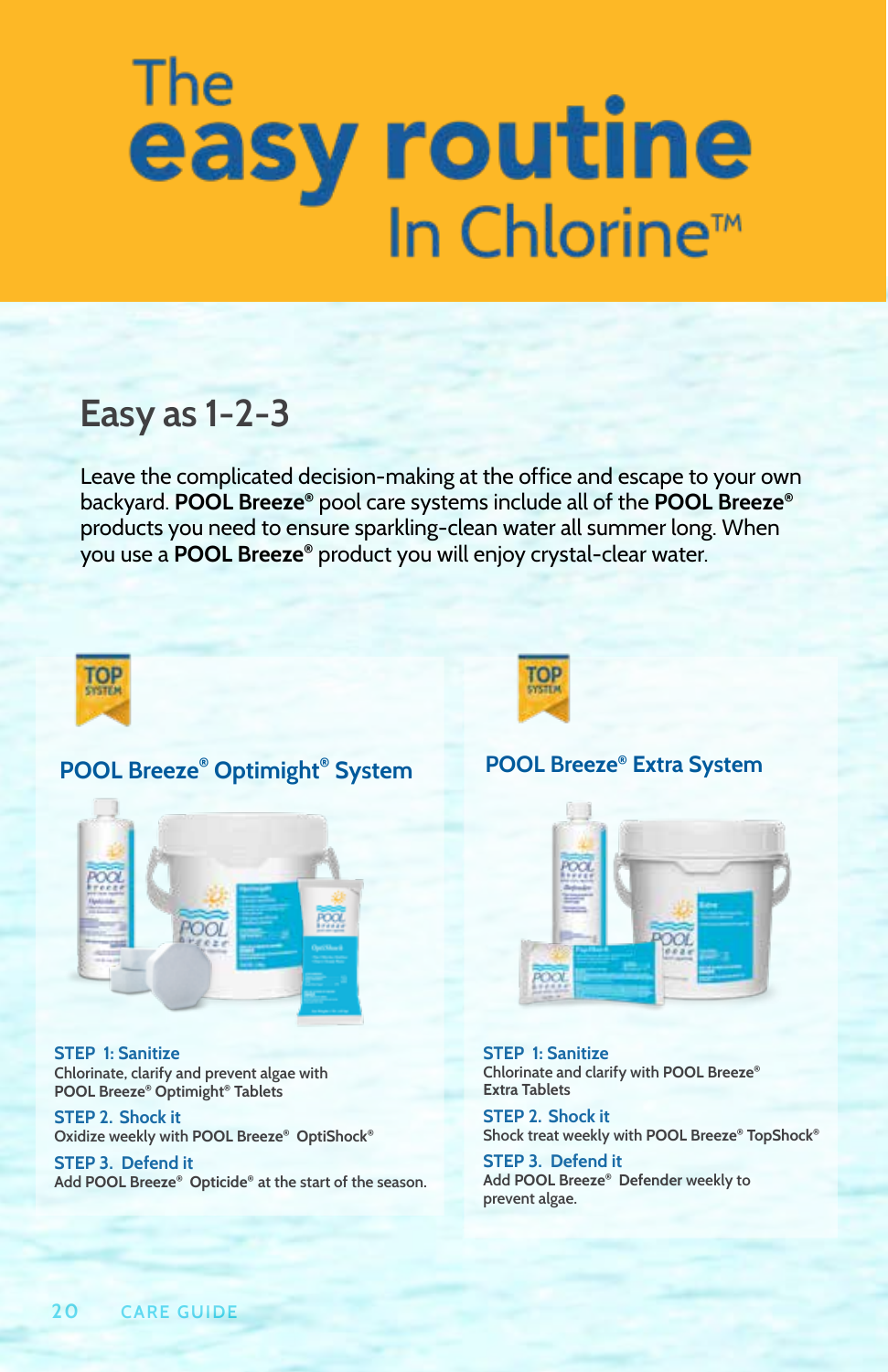# **Winterizing & Closing Your Pool**

You can contact your Authorized **POOL Breeze®** Dealer for a professional pool closing or winterizing service. However, if you are a seasoned pool owner or a do-it-yourselfer, follow the simple steps below. The method you use to close your pool (winterizing) is important and will vary depending on a cold or warm climate. Closing your pool properly will save you money, time and chemicals at the beginning of the next season.

## **Cold Climates**

- 1. Take a pool water sample to your authorized **POOL Breeze®** Dealer for a full analysis.
- 2. Balance the water per the dealer's recommendations. If metals are detected, add **POOL Breeze® Metal Removing Agent** per label directions.
- 3. Thoroughly brush and vacuum the pool.
- 4. Shock the water with **POOL Breeze® TopShock®, POOL Breeze® Power 73** or **POOL Breeze® Shock Treat** & **Superchlorinator** per label directions for winterizing.
- 5. Add a winterizing dose of your preferred **POOL Breeze® Algaecide**, following label directions.
- 6. Run the filter for 24–48 hours. Thoroughly vacuum and remove any debris.
- 7. If there is a chlorine feeder connected to the pool, make sure there is no remaining chemical in the feeder. Clean and flush the feeder per manufacturer's directions or run filter until all remaining chemical has been dissolved.
- 8. Clean the filter with **POOL Breeze® Filter Pro** per label directions.
- 9. Follow pool manufacturer's directions on draining the pool so that the water level is below the skimmers and inlet lines.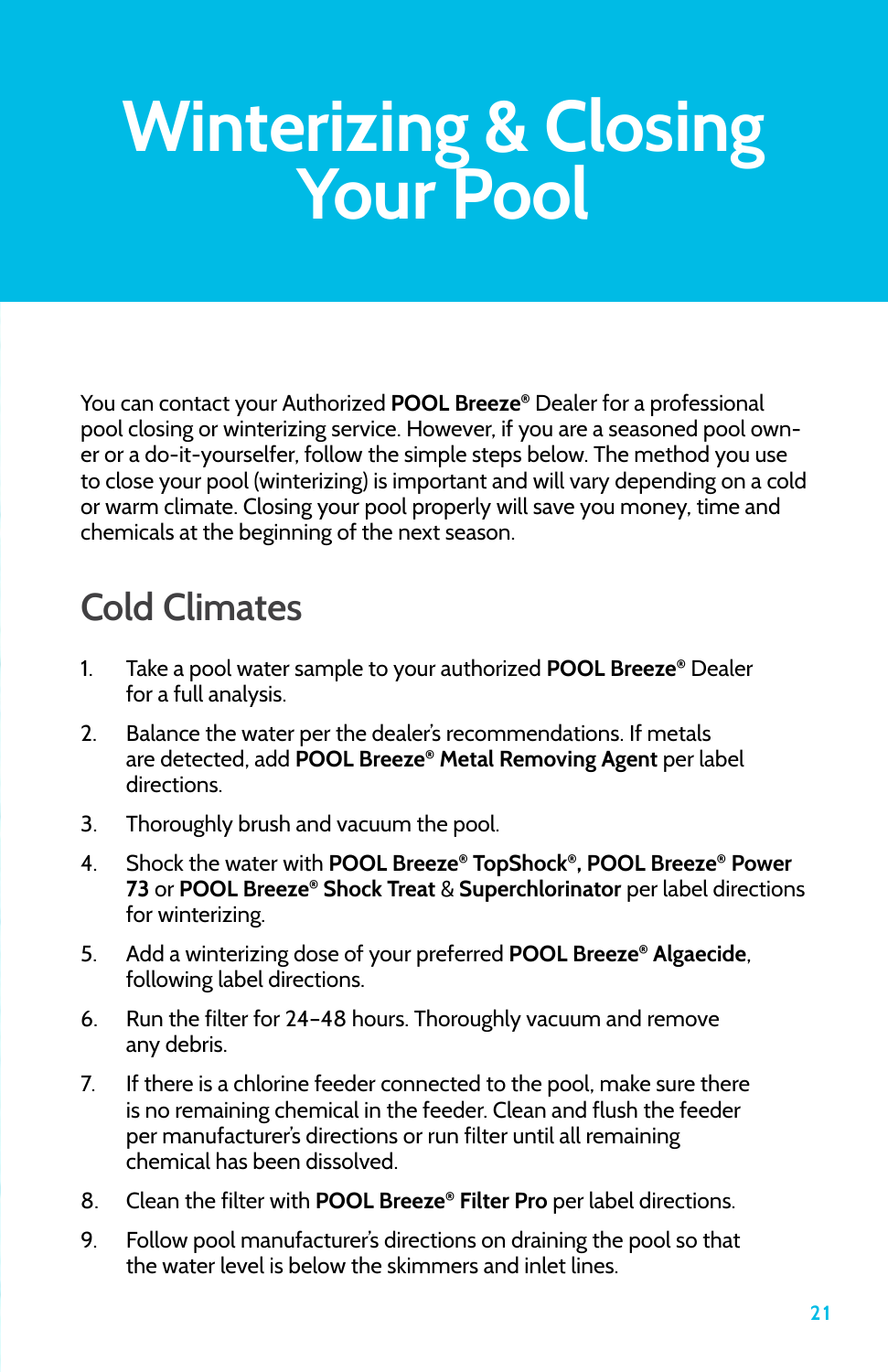- 10. Winterize all equipment following the manufacturer's directions.
- 11. Cover pool with properly fitting pool cover. Cover should be resistant to water, weather and pool chemicals. Seal the edge of the cover to prevent wind from getting under it. This will save you clean-up time when you re-open your pool by keeping out unwanted debris. (If you secure the cover with water bags, fill them only halfway to allow for expansion if they freeze).

### **For Regions with Milder Winters**

If the pool is **NOT** covered and not used during the winter months, follow the steps below:

- 13. Follow steps 1–8 from previous page.
- 14. Continue good pool cleaning practices.
- 15. Reduce the filter cycle to half of its swimming season setting.
- 16. Clean the skimmer and pump baskets weekly or as needed.
- 17. Monitor the pH, chlorine, total alkalinity and calcium hardness levels and adjust as necessary.
- 18. If you have an automatic feeder set it on low and check the supply every 2–3 weeks. Follow the recommendation of your Authorized **POOL Breeze®** Dealer.

**NOTE:** Even if your pool is not completely closed, we recommend a cover for keeping out debris, but remember to adjust the pH and shock the pool before you cover it.

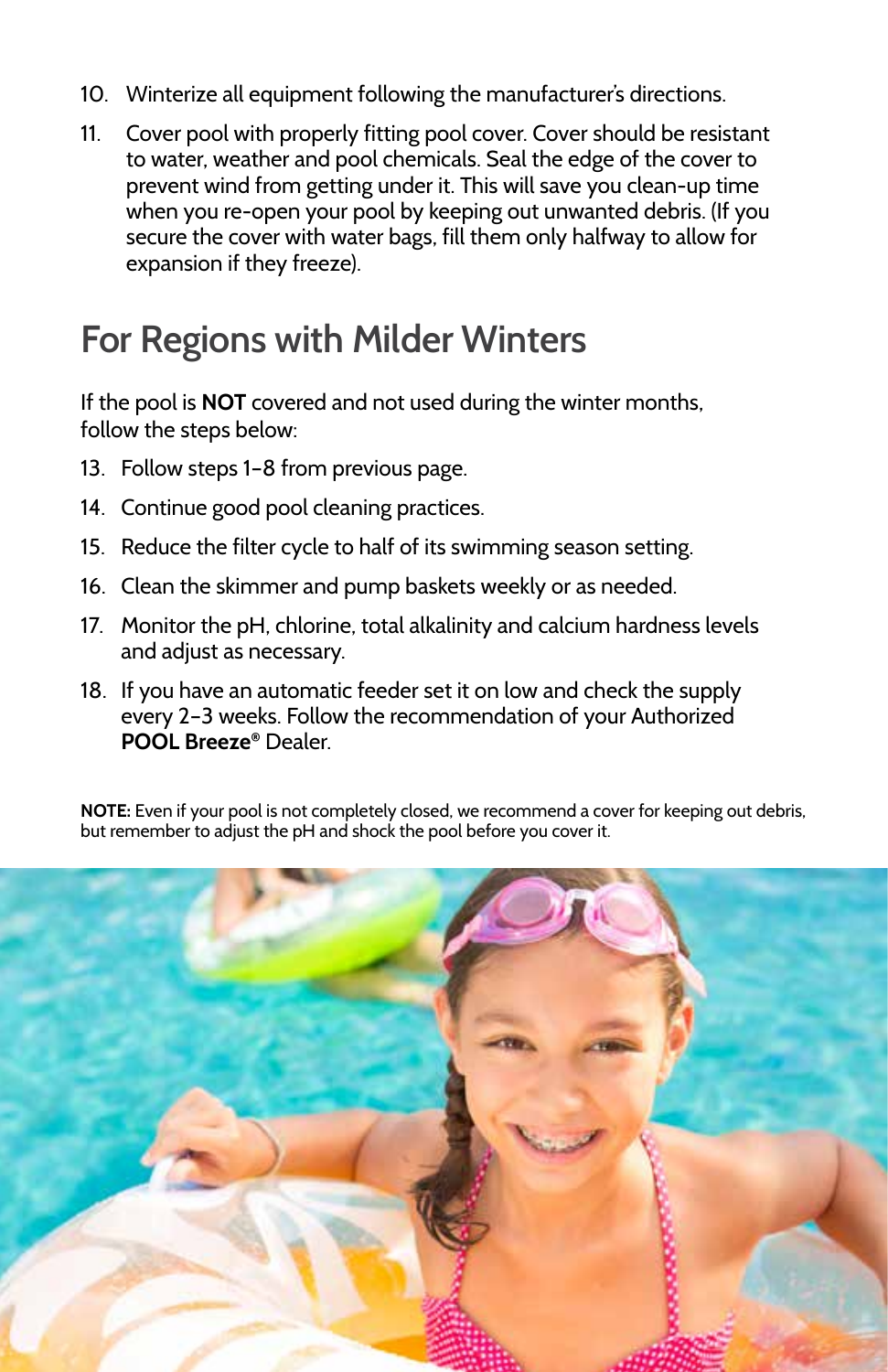## **Pool Solution Center**

We have listed the most common pool problems below - if you need special attention, please consult your professional **POOL Breeze®** Dealer. For details on your nearest Authorized **POOL Breeze®** Dealer, visit us on the web at **www.poolbreeze.com**.

## **Cloudy Water:**

There are many causes of cloudy water, the most common being incorrect pH, incorrect TA, and improper filtration. Always check and adjust the TA levels before adjusting the pH. Then check your filtration system. Follow these steps to investigate your filtration system:

- Make sure the filtration system is running smoothly and that it runs at least 8-12 continuous hours daily.
- Does the filter need to be backwashed? The filter needs to be backwashed if the pressure is 8-10 psi over the starting pressure. Always follow manufacturer's recommendations.
- If the filter pressure does not return to normal starting pressure after backwashing, the filter needs to be chemically cleaned.
- Have the pump strainer baskets and skimmer baskets been emptied?
- Also test your water to make sure the pH and total alkalinity are within the ideal range.
- Shock the pool with **POOL Breeze® TopShock®**, **POOL Breeze® Power 73** or **POOL Breeze® Shock Treat & Superchlorinator.** Remember to wait until the chlorine level drops to between 1-4 ppm before re-entering the pool.

**NOTE: POOL Breeze® MegaBlu™ Clarifier** or **POOL Breeze® Enzyme Clarifier** can also be used to clear cloudy water. Your Authorized **POOL Breeze®** Dealer can recommend which products are best for use in your pool.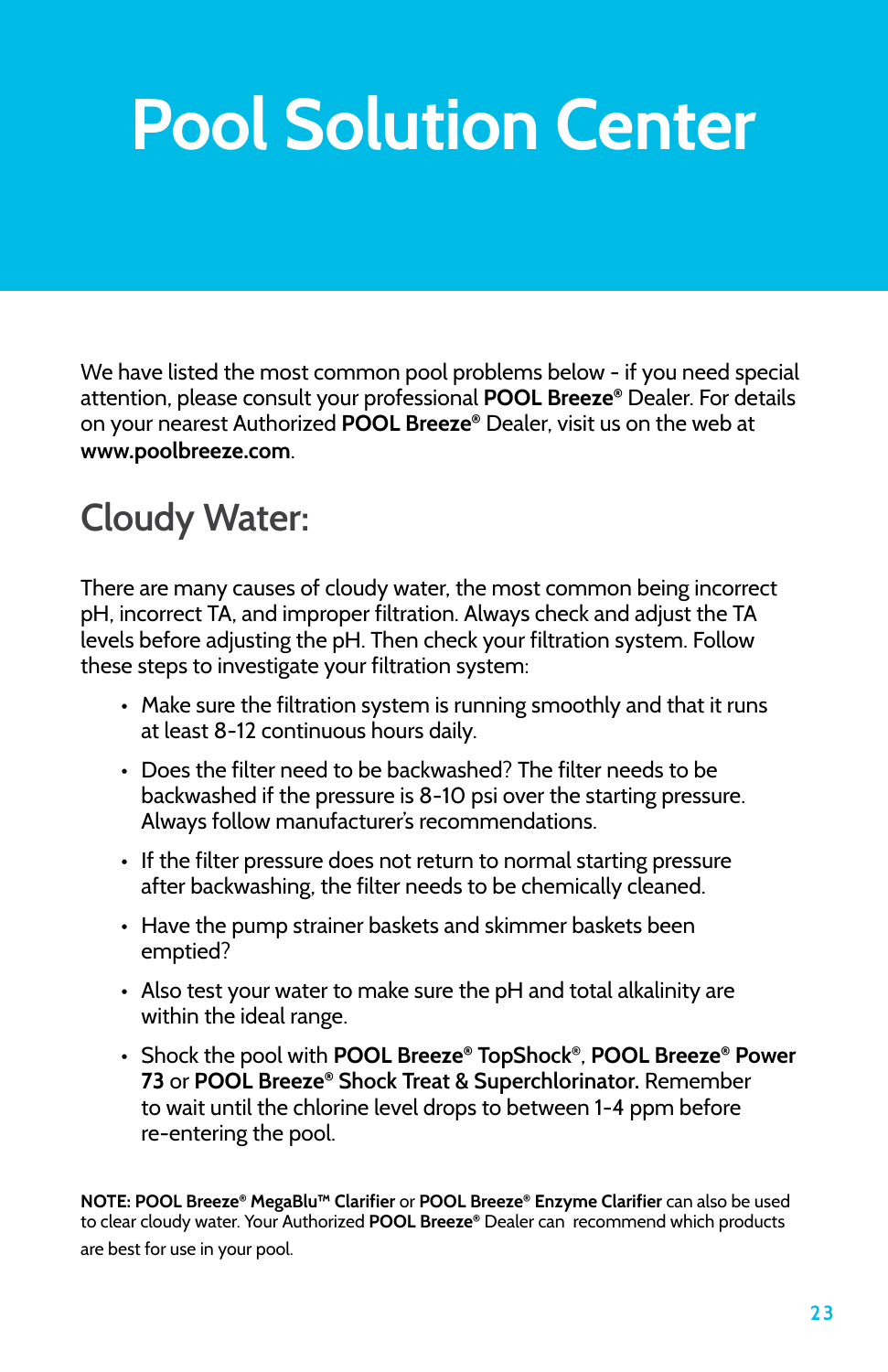## **Colored Water:**

Colored water (clear green/brown/yellow tint with no algae) has generally two causes–dissolved metals or a high organic content in the water. Follow these steps for sparkling clear water:

- Take a sample of the water to your authorized **POOL Breeze®** Dealer for a full analysis.
- Adjust the water balance before commencing with any other treatments.
- If metals are detected, add **POOL Breeze® Metal Removing Agent** per label directions.
- If a high organic content is suspected, shock the pool with **POOL Breeze® TopShock®**, **POOL Breeze® Power 73** or **POOL Breeze® Shock Treat & Superchlorinator**, per label directions. Remember to wait until the free chlorine level has dropped to between 1-4 ppm before re-entering the pool.

If, after trying the above, the water is still colored, take a water sample to your Authorized **POOL Breeze®** Dealer for complete laboratory analysis and recommendations.

## **Eye and Skin Irritations:**

Often high levels of chlorine are blamed for eye and skin irritation or strong odor. In fact, the reason could be low free available chlorine and an incorrect pH. Follow the recommendations below.

- Check pH and alkalinity levels and adjust as necessary.
- Shock the pool with **POOL Breeze® TopShock®**, **POOL Breeze® Power 73** or **POOL Breeze® Shock Treat & Superchlorinator**.
- Once you have done this, remember to re-check the pH and total alkalinity levels and re-adjust if necessary.
- Remember to always keep the chlorine levels between 1-4 ppm.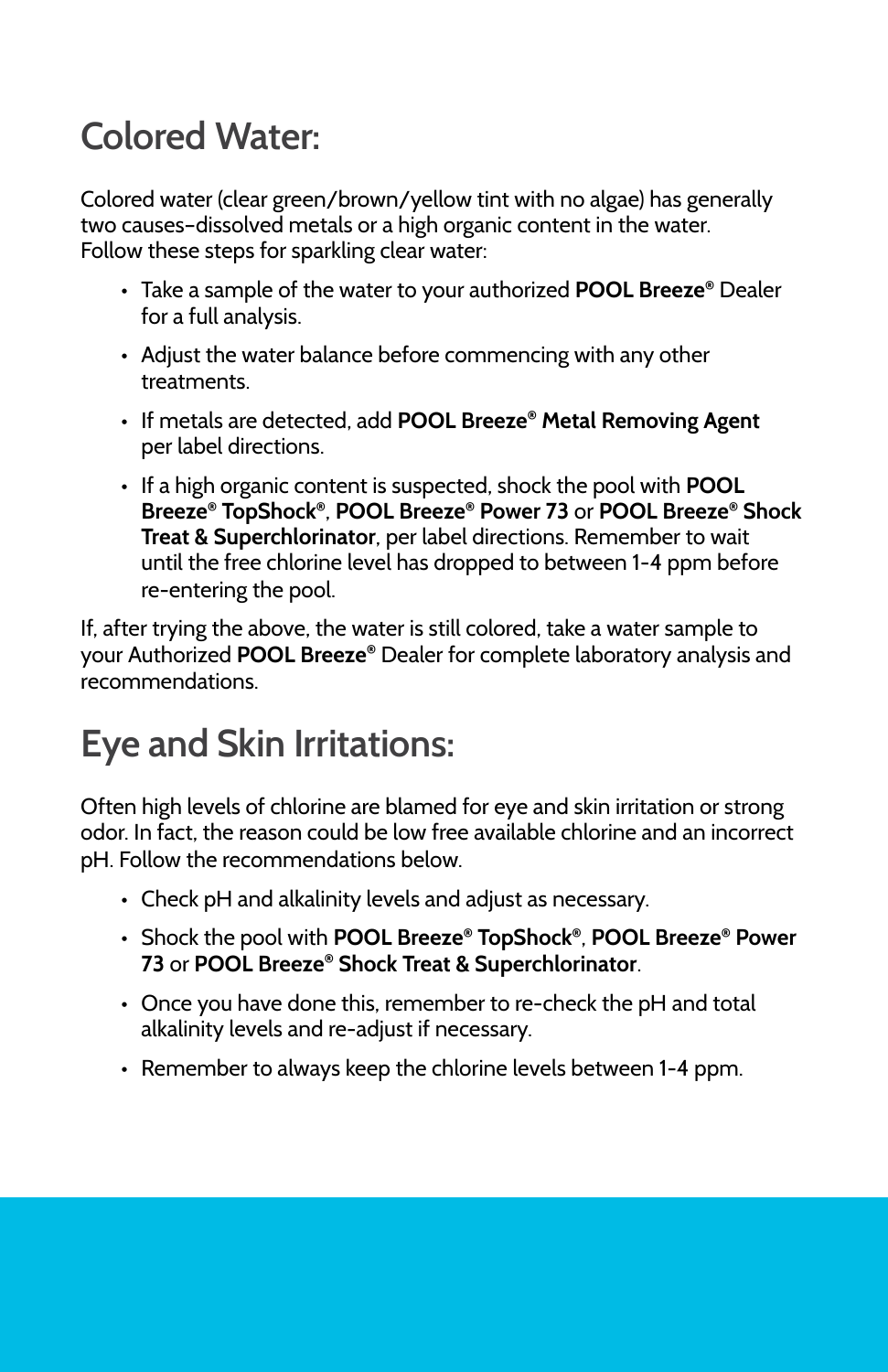## **Algae:**

The additions of shock and algaecide on a regular basis will be more effective at preventing algae growth than treating algae once it is visible in a pool. However, if algae does appear, follow the steps below for treatment:

- Adjust the pH to 7.2–7.4.
- Brush the pool sides and bottom vigorously.
- Shock the pool with **POOL Breeze® TopShock®, POOL Breeze® Power 73** or **POOL Breeze® Shock Treat & Superchlorinator**.
- Add your **POOL Breeze® Defender, Algaecide 60, Algaecide** or **Super AlgiKill Algicide** per label directions. Your Authorized **POOL Breeze®** Dealer can recommend which product is best for your pool.
- Run the filter continually until algae is gone, brushing and vacuuming frequently. Chemically clean your filter with **POOL Breeze® Filter Pro.**
- If algae remains a problem, contact your Authorized **POOL Breeze®** Dealer for further directions.

**Note:** If you continue to experience algae, despite a high chlorine reading, the pool water may contain too much stabilizer (cyanuric acid), which can interfere with the efficiency of the chlorine. Ensure you are following responsible pool care by shock-treating with a **POOL Breeze®** calcium hypochlorite-based shock product and contact your **POOL Breeze®** Dealer for further directions.

## **Scale Deposits:**

Scale deposits are caused by unbalanced water. Take a pool water sample to your Authorized **POOL Breeze®** Dealer for a full analysis. Balance your pool water according to your dealer's recommendations.

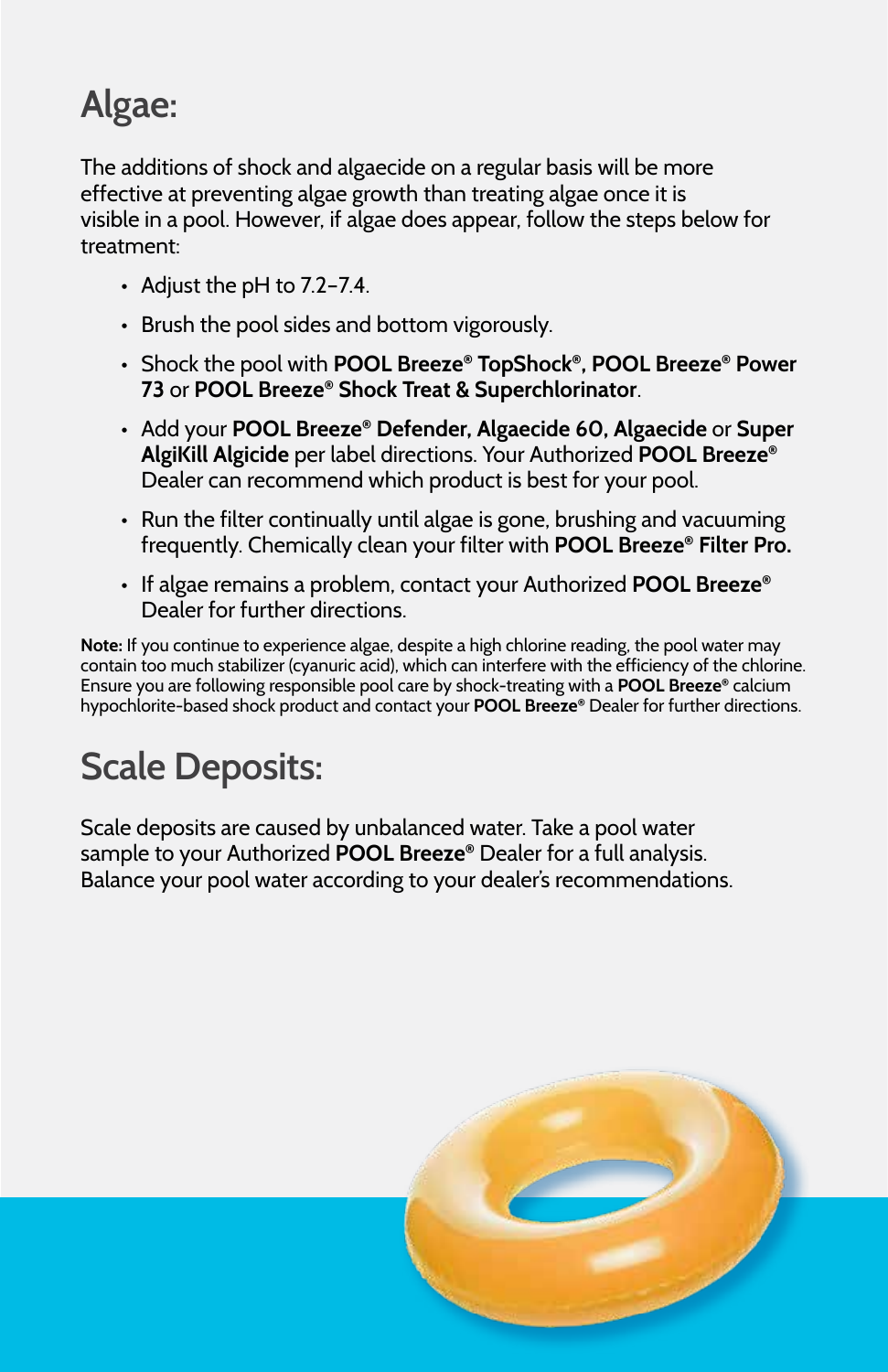## **Safety First**

We are committed to your safety "In and Beyond the Edge of the Pool." While no pool care guide can take the place of common sense and precaution, we recommend following these guidelines in order to help you and your family safely enjoy your pool.

For more safety tips contact your **POOL Breeze®** dealer or visit us on the web at **www.poolbreeze.com**.

- Always read and follow label directions.
- Read first-aid procedures & precautionary statements on the product label before use.
- Keep all chemicals away from children and pets. Most chemicals are harmful if swallowed.
- Carefully seal all containers tightly after use. Store pool chemicals in a cool, dry, well-ventilated area under cover.
- Keep pool chemicals away from moisture, garbage, dirt, chemicals (including other pool chemicals), household products, soap products, paint products, solvents, acids, vinegar, beverages, oils, dirty rags or any other foreign matter.
- **• NEVER** use contents of unlabeled containers.
- **NEVER** mix different types of pool chemicals— add each chemical to the pool separately.
- Use separate, clean utensils and measuring cups for each pool chemical.
- **ALWAYS** add pool chemicals directly to the pool. **NEVER** add water to chemicals.
- **• NEVER** return spilled materials to the original container or dispose of in the trash. Clean up the spill in place and add to pool water. **DO NOT THROW IN THE TRASH**. Call us toll free at 1.800.248.7665 for further assistance.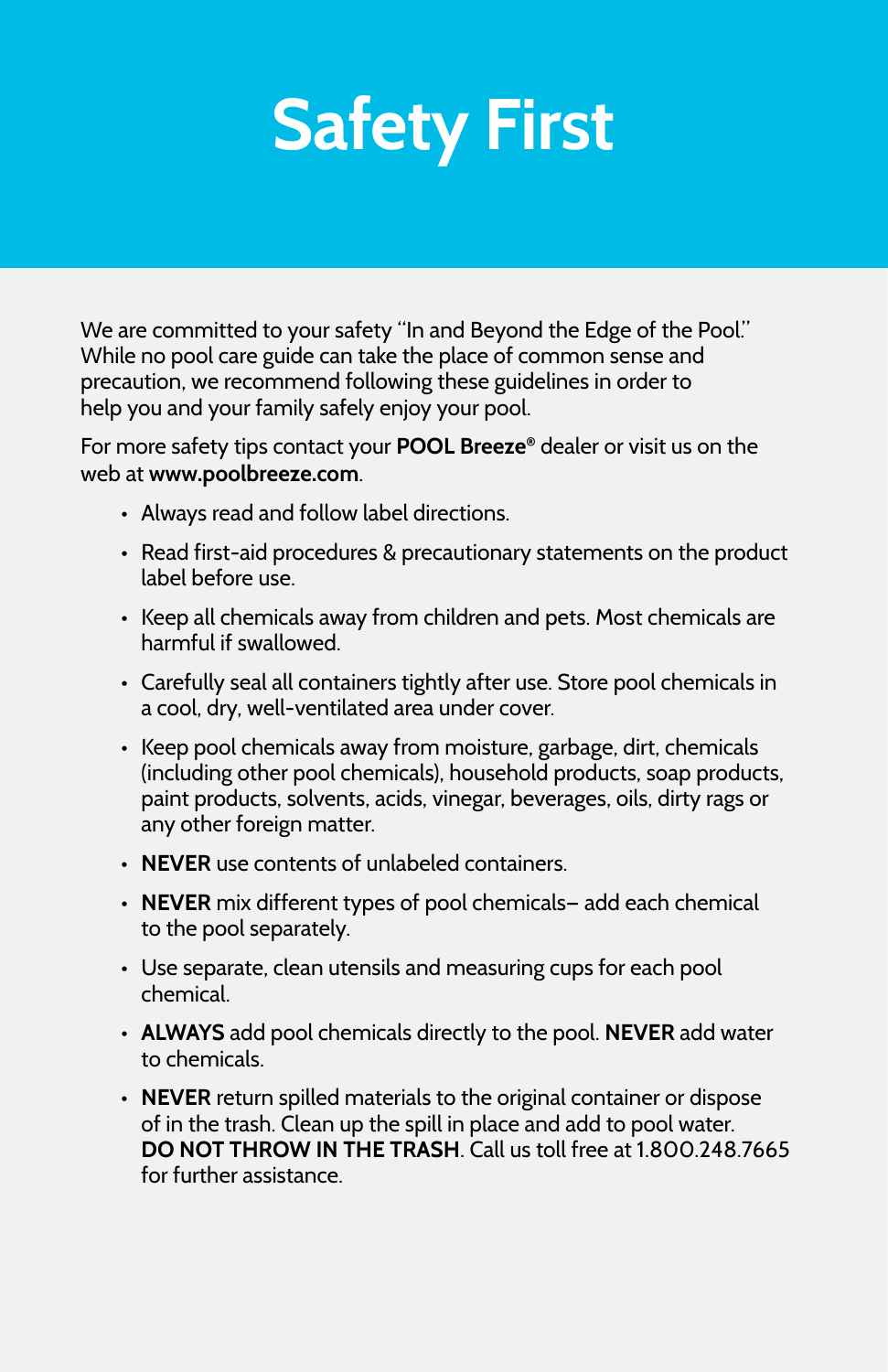

# If you have any questions about how to store and handle pool chemical products, contact your Authorized POOL Breeze®<br>Dealer, or call 1-800-248-7665.